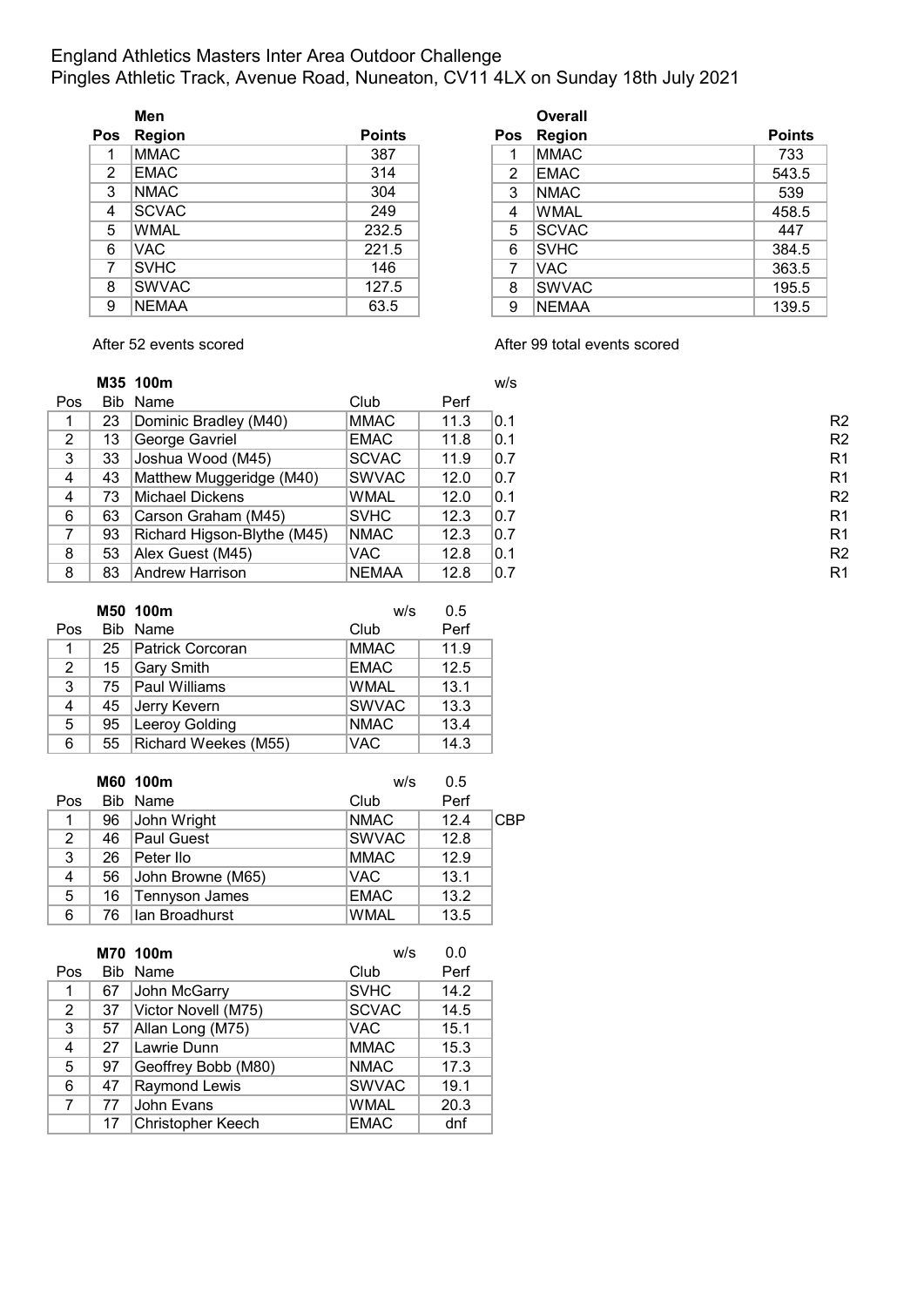|     |            | M35 200m                    |              |      | w/s |
|-----|------------|-----------------------------|--------------|------|-----|
| Pos | <b>Bib</b> | Name                        | Club         | Perf |     |
|     | 23         | Dominic Bradley (M40)       | <b>MMAC</b>  | 22.9 | 1.3 |
| 2   | 33         | Adam Bellis (M40)           | <b>SCVAC</b> | 23.9 | 0.7 |
| 3   | 13         | George Gavriel              | <b>EMAC</b>  | 24.2 | 1.3 |
| 4   | 43         | Matthew Muggeridge (M40)    | <b>SWVAC</b> | 24.3 | 1.3 |
| 5   | 73         | Michael Dickens             | WMAL         | 24.5 | 0.7 |
| 6   | 83         | <b>Andrew Harrison</b>      | <b>NEMAA</b> | 25.4 | 0.7 |
| 7   | 93         | Richard Higson-Blythe (M45) | <b>NMAC</b>  | 25.9 | 1.3 |
| 8   | 53         | <b>Israel Nworgu</b>        | VAC.         | 26.5 | 0.7 |
| 9   | 63         | Graeme Gemmell (M55)        | <b>SVHC</b>  | 28.1 | 0.7 |

|                |     | M50 200m                  | w/s          | 22   |
|----------------|-----|---------------------------|--------------|------|
| Pos            | Bib | Name                      | Club         | Perf |
| 1              | 25  | Patrick Corcoran          | <b>MMAC</b>  | 24.8 |
| $\overline{2}$ | 55  | <b>Christopher Taplin</b> | <b>VAC</b>   | 24.9 |
| 3              | 75  | <b>Paul Williams</b>      | <b>WMAL</b>  | 27.4 |
| 4              | 95  | Leeroy Golding            | <b>NMAC</b>  | 27.7 |
| 5              | 45  | Jerry Kevern              | <b>SWVAC</b> | 28.0 |
| 6              | 65  | Paul McMonagle            | <b>SVHC</b>  | 29.3 |

|                |            | M60 200m              | w/s          | 0.8  |
|----------------|------------|-----------------------|--------------|------|
| Pos            | <b>Bib</b> | Name                  | Club         | Perf |
| 1              | 96         | John Wright           | <b>NMAC</b>  | 25.2 |
| $\overline{2}$ | 26         | Peter Ilo             | <b>MMAC</b>  | 26.3 |
| 3              | 16         | Tennyson James        | <b>EMAC</b>  | 26.8 |
| 4              | 76         | Ian Broadhurst        | <b>WMAL</b>  | 26.9 |
| 5              | 56         | John Browne (M65)     | <b>VAC</b>   | 29.9 |
| 6              | 46         | Trevor Downward (M65) | <b>SWVAC</b> | 31.2 |

|                |            | M70 200m            | w/s          | $-0.7$ |
|----------------|------------|---------------------|--------------|--------|
| Pos            | <b>Bib</b> | Name                | Club         | Perf   |
| 1              | 67         | John McGarry        | <b>SVHC</b>  | 29.7   |
| $\overline{2}$ | 57         | David Hinds         | <b>VAC</b>   | 29.9   |
| 3              | 27         | Lawrie Dunn         | <b>MMAC</b>  | 32.0   |
| 4              | 37         | Terry Bissett (M75) | <b>SCVAC</b> | 32.1   |
| 5              | 17         | Tony Wells          | <b>EMAC</b>  | 32.1   |
| 6              | 47         | Raymond Lewis       | <b>SWVAC</b> | 41.4   |
| 7              | 97         | Nicholas Marler     | <b>NMAC</b>  | 45.1   |
| 8              | 77         | John Evans          | <b>WMAL</b>  | 48.3   |

### **M35 400m**

| Pos | <b>Bib</b> | Name                 | Club         | Perf |
|-----|------------|----------------------|--------------|------|
| 1   | 33         | Adam Bellis (M40)    | <b>SCVAC</b> | 52.7 |
| 2   | 13         | George Gavriel       | <b>EMAC</b>  | 53.5 |
| 3   | 23         | Phillip Gould (M40)  | <b>MMAC</b>  | 53.9 |
| 4   | 53         | Wayne Lashley (M40)  | <b>VAC</b>   | 57.1 |
| 5   | 73         | Lee Richards         | <b>WMAL</b>  | 60.1 |
| 6   | 63         | Graeme Gemmell (M55) | <b>SVHC</b>  | 61.1 |
| 7   | 83         | Steven Bond (M45)    | <b>NEMAA</b> | 72.6 |
| 8   | 93         | Jason Newell (M45)   | <b>NMAC</b>  | 77.7 |

#### **M50 400m**

| Pos         | <b>Bib</b> | Name                      | Club         | Perf |
|-------------|------------|---------------------------|--------------|------|
| 1           | 55         | <b>Christopher Taplin</b> | <b>VAC</b>   | 55.2 |
| 2           | 95         | Anthony O'Brien           | <b>NMAC</b>  | 56.5 |
| 3           | 15         | Peter Benedickter         | <b>EMAC</b>  | 57.3 |
| 4           | 45         | Neil Tunstall (M55)       | <b>SWVAC</b> | 61.3 |
| 5           | 25         | Darrell Wilde             | <b>MMAC</b>  | 61.4 |
| 6           | 85         | Stephen Dent (M55)        | <b>NEMAA</b> | 66.3 |
| $7^{\circ}$ |            | 75   Brett Davis (M55)    | <b>WMAL</b>  | 69.6 |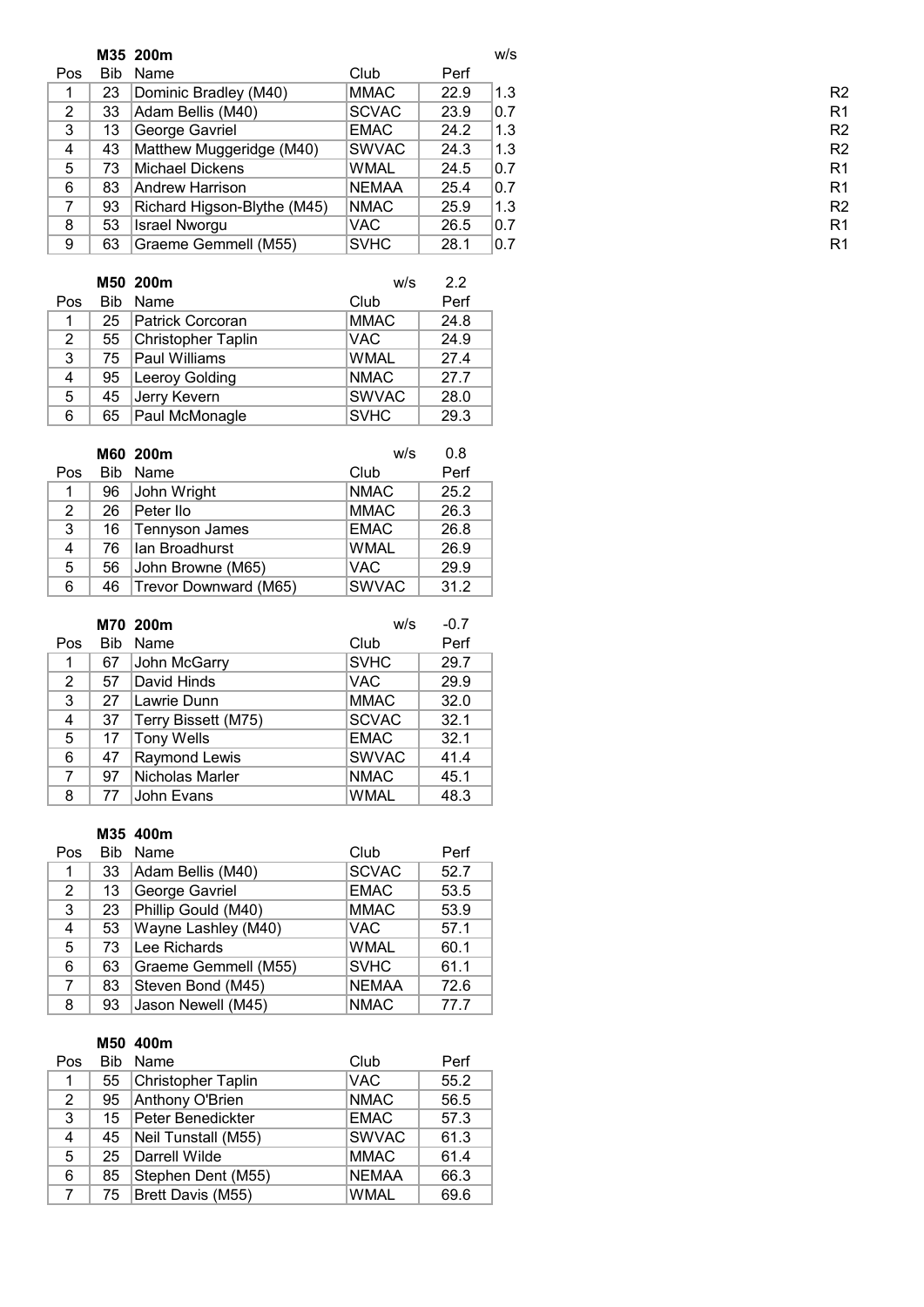### **M60 400m**

| Pos            | Bib | Name                   | Club         | Perf |
|----------------|-----|------------------------|--------------|------|
|                | 26  | <b>Richard White</b>   | <b>MMAC</b>  | 59.0 |
| $\overline{2}$ | 66  | <b>Paul Forbes</b>     | <b>SVHC</b>  | 60.9 |
| 3              | 16  | Tennyson James         | <b>EMAC</b>  | 61.4 |
| 4              | 96  | Jed Turner             | <b>NMAC</b>  | 62.2 |
| 5              | 76  | Kieran McDonnell (M65) | <b>WMAL</b>  | 62.8 |
| 6              | 36  | David Wilcock (M65)    | <b>SCVAC</b> | 65.7 |
| 7              | 56  | Adrian Day             | <b>VAC</b>   | 66.2 |
| 8              | 46  | Stephen Blackford      | <b>SWVAC</b> | 71.6 |

### **M70 400m**

| Pos | <b>Bib</b> | Name                 | Club         | Perf |
|-----|------------|----------------------|--------------|------|
| 1   | 57         | David Hinds          | <b>VAC</b>   | 69.0 |
| 2   | 27         | <b>Bruce Hendrie</b> | <b>MMAC</b>  | 74.1 |
| 3   | 17         | Tony Wells           | <b>EMAC</b>  | 76.9 |
| 4   | 97         | Rod Scholes (M75)    | <b>NMAC</b>  | 80.4 |
| 5   | 47         | Raymond Lewis        | <b>SWVAC</b> | 94.8 |
| 6   | - 77       | Barrie Roberts (M75) | <b>WMAL</b>  | 99.9 |

### **M35 800m**

| Pos         | <b>Bib</b> | Name                      | Club         | Perf   |
|-------------|------------|---------------------------|--------------|--------|
| 1.          | 23         | James Marshall (M40)      | <b>MMAC</b>  | 1:59.2 |
| 2           | 33         | <b>Bartosz Poirzuczek</b> | <b>SCVAC</b> | 2:03.6 |
| 3           | 13         | Rob Elmore (M40)          | <b>EMAC</b>  | 2:04.7 |
| 4           | 53         | Wayne Lashley (M40)       | <b>VAC</b>   | 2:07.3 |
| 5           | 73         | Peter Watkeys             | <b>WMAL</b>  | 2:11.1 |
| 6           | 83         | Glen Hilton (M45)         | <b>NEMAA</b> | 2:23.9 |
| $7^{\circ}$ | 93         | Richard Cordwell (M40)    | <b>NMAC</b>  | 2:32.6 |

### **M50 800m**

| Pos            | <b>Bib</b> | Name                | Club         | Perf   |
|----------------|------------|---------------------|--------------|--------|
| 1              | 25         | Alex Haines         | <b>MMAC</b>  | 2:09.4 |
| $\overline{2}$ | 35         | Robert Mcharg (M55) | <b>SCVAC</b> | 2:10.3 |
| 3              | 55         | William Pitt        | <b>VAC</b>   | 2:16.0 |
| 4              | 95         | Phil Ryan           | <b>NMAC</b>  | 2:18.1 |
| 5              | 65         | Paul McMonagle      | <b>SVHC</b>  | 2:21.8 |
| 6              | 85         | Stephen Dent (M55)  | <b>NEMAA</b> | 2:28.5 |
| $7^{\circ}$    | 45         | Philip York (M55)   | <b>SWVAC</b> | 2:38.2 |

#### **M60 800m**

| Pos         | <b>Bib</b> | Name                 | Club         | Perf   |
|-------------|------------|----------------------|--------------|--------|
| 1           | 66         | Paul Forbes          | <b>SVHC</b>  | 2:19.8 |
| 2           | 96         | <b>Jed Turner</b>    | <b>NMAC</b>  | 2:22.3 |
| 3           | 26         | Malcolm Down         | <b>MMAC</b>  | 2:27.1 |
| 4           | 36         | David Wilcock (M65)  | <b>SCVAC</b> | 2:31.2 |
| 5           | 16         | Charles Arnold (M65) | <b>EMAC</b>  | 2:40.3 |
| 6           | 56         | Peter Hall           | <b>VAC</b>   | 2:43.3 |
| $7^{\circ}$ | 46         | Stephen Blackford    | <b>SWVAC</b> | 3:11.8 |

#### **M70 800m**

| Pos | Bib. | Name              | Club         |        |            |
|-----|------|-------------------|--------------|--------|------------|
| 1   | 27   | David Oxland      | <b>MMAC</b>  | 2:37.9 | <b>CBP</b> |
| 2   | 77   | Richard Marks     | <b>WMAL</b>  | 2:48.9 |            |
| 3   | 37   | John Exley        | <b>SCVAC</b> | 3:00.9 |            |
| 4   | 17   | John Skelton      | <b>EMAC</b>  | 3:16.1 |            |
| 5.  | 57   | Mike Mann         | <b>VAC</b>   | 3:20.1 |            |
| 6   | 97   | Rod Scholes (M75) | <b>NMAC</b>  | 3:34.3 |            |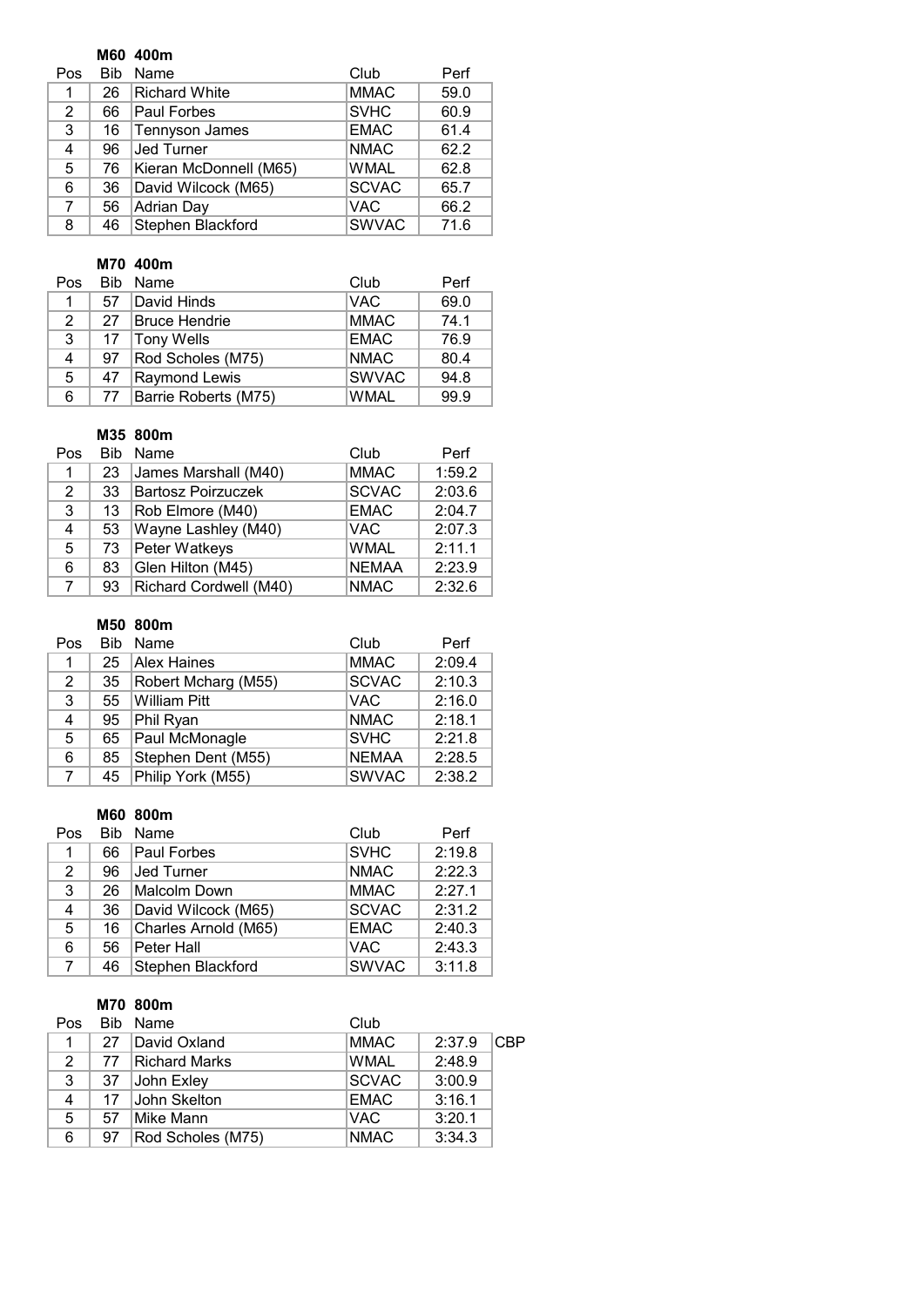### **M35 1500m**

| Pos         | Bib | Name                   | Club         | Perf   |
|-------------|-----|------------------------|--------------|--------|
| 1           | 23  | Tom Holden             | <b>MMAC</b>  | 4:12.0 |
| 2           | 93  | Jonathan Stewart (M40) | <b>NMAC</b>  | 4:13.5 |
| 3           | 73  | Robert Prady (M40)     | <b>WMAL</b>  | 4:43.7 |
| 4           | 83  | Glen Hilton (M45)      | <b>NEMAA</b> | 4:51.4 |
| 5           | 13  | Stephen Herring (M50)  | <b>EMAC</b>  | 4:57.4 |
| 6           | 53  | Andrew Cornish (M55)   | <b>VAC</b>   | 5:09.0 |
| $7^{\circ}$ | 33  | Neil Barton (M40)      | <b>SCVAC</b> | 5:49.0 |

### **M50 1500m**

| Pos            | Bib | Name                   | Club         | Perf   |
|----------------|-----|------------------------|--------------|--------|
| 1              | 95  | Anthony O'Brien        | <b>NMAC</b>  | 4:29.7 |
| $\overline{2}$ | 55  | Neil Danby (M55)       | <b>VAC</b>   | 4:31.6 |
| 3              | 15  | <b>Mark Russell</b>    | <b>EMAC</b>  | 4:32.1 |
| 4              | 35  | Robert Mcharg (M55)    | <b>SCVAC</b> | 4:36.2 |
| 5              | 25  | <b>Calvin Scoltock</b> | <b>MMAC</b>  | 4:41.7 |
| 6              | 65  | Paul McMonagle         | <b>SVHC</b>  | 4:49.8 |
| 7              | 75  | Jeremy Mower (M55)     | <b>WMAL</b>  | 4:55.7 |
| 8              | 85  | Colin Hodgson (M55)    | <b>NEMAA</b> | 5:16.8 |
| 9              | 45  | Philip York (M55)      | <b>SWVAC</b> | 5:27.9 |

### **M60 1500m**

| Pos            | <b>Bib</b> | Name                 | Club         | Perf   |
|----------------|------------|----------------------|--------------|--------|
| 1              | 96         | Chris Ireland        | <b>NMAC</b>  | 4:54.2 |
| $\overline{2}$ | 26         | David Bedwell (M65)  | <b>MMAC</b>  | 5:09.2 |
| 3              | 16         | Charles Arnold (M65) | <b>EMAC</b>  | 5:20.3 |
| 4              | 76         | Rob Sheen            | <b>WMAL</b>  | 5:24.9 |
| 5              | 56         | Peter Hall           | <b>VAC</b>   | 5:26.0 |
| 6              | 46         | Kevin Archer (M65)   | <b>SWVAC</b> | 5:28.1 |
| 7              | 36         | Stewart Thorp (M65)  | <b>SCVAC</b> | 5:28.8 |
| 8              | 66         | Ray Aiken (M65)      | <b>SVHC</b>  | 6:37.5 |

### **M70 1500m**

| Pos | <b>Bib</b> | Name                  | Club         | Perf   |            |
|-----|------------|-----------------------|--------------|--------|------------|
| 1   | 27         | Derek Jackson         | <b>MMAC</b>  | 5:13.6 | <b>CBP</b> |
| 2   | 77         | <b>Richard Marks</b>  | <b>WMAL</b>  | 5:35.1 |            |
| 3   | 17         | John Skelton          | <b>EMAC</b>  | 5:43.0 |            |
| 4   | 97         | Alan Appleby          | <b>NMAC</b>  | 6:27.6 |            |
| 5   | 37         | Adrian Essex          | <b>SCVAC</b> | 6:39.7 |            |
| 6   | 57         | Mike Mann             | <b>VAC</b>   | 6:43.4 |            |
|     | 47         | <b>Peter Hamilton</b> | <b>SWVAC</b> | 6:47.3 |            |

#### **M35 3000m**

| Pos                  | Bib | Name                  | Club         | Perf    |
|----------------------|-----|-----------------------|--------------|---------|
| 1.                   | 23  | Matt Blunden (M40)    | <b>MMAC</b>  | 9:05.5  |
| $\mathbf{2}^{\circ}$ | 13  | Rob Elmore (M40)      | <b>EMAC</b>  | 9:14.1  |
| 3                    | 73  | Andrew Reynolds       | <b>WMAL</b>  | 9:53.0  |
| 4                    | 83  | Michael Barker (M40)  | <b>NEMAA</b> | 10:07.8 |
| 5                    | 53  | Matthew Preston (M45) | <b>VAC</b>   | 10:33.5 |
| 6                    | 93  | Steve Hallas (M45)    | <b>NMAC</b>  | 10:48.8 |
| $\overline{7}$       | 63  | Graeme Gemill (M55)   | <b>SVHC</b>  | 11:41.4 |

#### **M50 3000m**

| Pos            | <b>Bib</b> | Name                 | Club         | Perf    |
|----------------|------------|----------------------|--------------|---------|
| 1              | 95         | Anthony O'Brien      | <b>NMAC</b>  | 9:22.5  |
| $\overline{2}$ | 25         | Gordon Lee           | <b>MMAC</b>  | 9:39.4  |
| 3              | 35         | <b>Steven Barnes</b> | <b>SCVAC</b> | 9:41.1  |
| 4              | 65         | Mark Gallacher       | <b>SVHC</b>  | 9:53.3  |
| 5              | 55         | <b>William Pitt</b>  | VAC.         | 9:55.2  |
| 6              | 75         | Paul Flynn           | <b>WMAL</b>  | 10:20.9 |
| $\overline{7}$ | 45         | Anthony Roper (M55)  | <b>SWVAC</b> | 11:05.7 |
| 8              | 85         | Colin Hodgson (M55)  | <b>NEMAA</b> | 11:31.3 |
| 9              | 15         | <b>Steve Hall</b>    | <b>EMAC</b>  | 11:35.8 |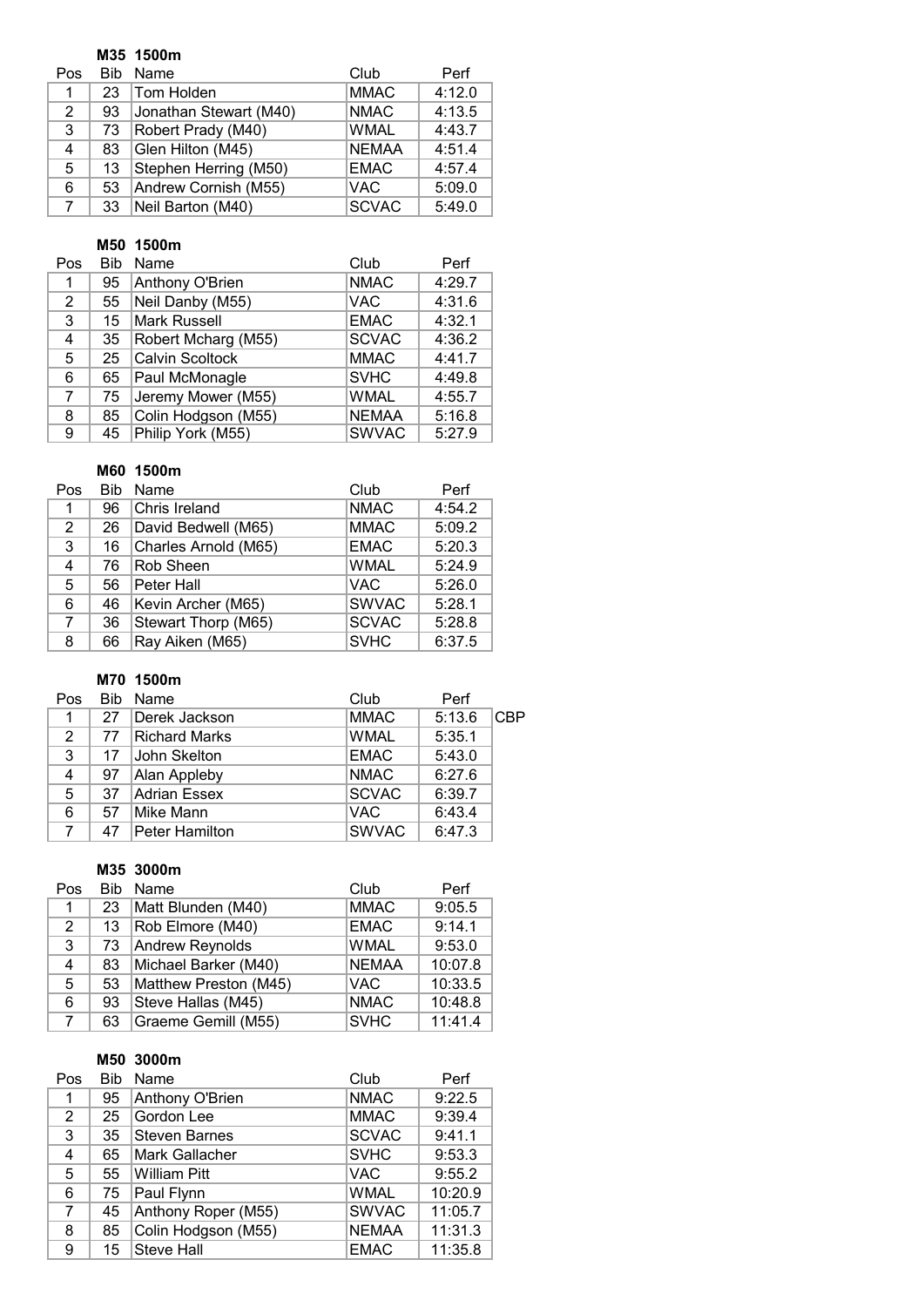### **M35 2000m Walk**

| Pos |    | Bib Name                 | Club        | Perf    |
|-----|----|--------------------------|-------------|---------|
|     | 23 | Mark Williams (M55)      | <b>MMAC</b> | 10:23.2 |
| 2   |    | 13 Adam Hills (M40)      | <b>EMAC</b> | 10:41.6 |
| 3   | 93 | <b>Paul Barlow (M45)</b> | <b>NMAC</b> | 16:32.1 |
|     | 73 | <b>Brian Dias</b>        | <b>WMAL</b> | disq    |

#### **M50 2000m Walk**

| Pos | <b>Bib</b> | Name                       | Club         | Perf    |
|-----|------------|----------------------------|--------------|---------|
| 1.  | 15         | Colin Harle (M60)          | <b>EMAC</b>  | 12:18.2 |
| 2   |            | 35 Christopher Hobbs (M65) | <b>SCVAC</b> | 12:28.7 |
| 3   | 25         | Roger Michell (M70)        | <b>MMAC</b>  | 12:41.5 |
| 4   |            | 55 Christopher Flint (M75) | <b>VAC</b>   | 15:15.5 |
| 5   | 45         | Edmund Shillabeer (M80)    | <b>SWVAC</b> | 18:28.0 |
|     | 95         | Craig Turner (M55)         | <b>NMAC</b>  | disq    |

|     |      | M35 110m Hurdles       | w/s          |      |
|-----|------|------------------------|--------------|------|
| Pos | Bib. | Name                   | Club         | Perf |
|     | 23   | Stefan Wilcockson      | <b>MMAC</b>  | 16.0 |
| 2   | 33   | Darren Dods (M45)      | <b>SCVAC</b> | 16.3 |
| 3   | 63   | Carson Graham (M45)    | <b>SVHC</b>  | 17.5 |
| 4   | 93   | Richard Cordwell (M40) | <b>NMAC</b>  | 20.9 |
| 5   | 13   | George Gavriel         | <b>EMAC</b>  | 26.2 |

|     | M50 100m Hurdles |                      | W/S<br>۰     |      |  |
|-----|------------------|----------------------|--------------|------|--|
| Pos |                  | Bib Name             | Club         | Perf |  |
| 1   | 15               | Gary Smith           | <b>EMAC</b>  | 14.4 |  |
| 2   | 45               | Neil Tunstall (M55)  | <b>SWVAC</b> | 16.0 |  |
| 3   | 95               | Neal Petley          | <b>NMAC</b>  | 16.9 |  |
| 4   | 25               | Adam Young           | <b>MMAC</b>  | 18.0 |  |
|     | 35               | Barrie Marsden (M55) | <b>SCVAC</b> | dnf  |  |

# **M35 4x100m Relay**

| Pos | Bib. | Name                                                                                       | Club         | Perf |
|-----|------|--------------------------------------------------------------------------------------------|--------------|------|
|     | 33   | Joshua Wood (M45), Darren Dods (M45), Bartosz Porzuczek, Adam Bellis (M40)                 | <b>SCVAC</b> | 46.0 |
|     | 93   | Richard Higson-Blythe (M45), Stephen Thorpe (M45), Jonathan Rutter, Richard Cordwell (M40) | <b>NMAC</b>  | 48.9 |
| 3   | 73   | Peter Watkeys, Lee Richards, Chris Shepherd (M40), Michael Dickens                         | <b>WMAL</b>  | 49.7 |
|     | 23   | James Robinson (M40), Stefan Wilcockson, Patrick McBride, Phillip Gould (M40)              | <b>IMMAC</b> | 50.8 |
| 5   | 53   | Vaughan Ramsay (M45), Wayne Lashley (M40), Israel Nworgu, Alex Guest (M45)                 | <b>VAC</b>   | 51.0 |
| 6   | 13   | Richard Phelan, Chris Kent, Aaron Bollu, George Gavriel                                    | <b>EMAC</b>  | 51.9 |
|     | 63   | Carson Graham (M45), Colin Welsh, Graeme Gemmell (M55), Paul Waddell                       | <b>ISVHC</b> | 53.5 |

### **M50 4x100m Relay**

| Pos            |    | Bib Name                                                                    | Club         | Perf |            |
|----------------|----|-----------------------------------------------------------------------------|--------------|------|------------|
|                | 25 | Patrick Corcoran, Darrell Wilde, Alex Haines, David Wilson                  | <b>MMAC</b>  | 49.5 | <b>CBP</b> |
| $\mathcal{D}$  |    | 45 Jerry Kevern, Trevor Downward (M65), Joth Pigott (M55), Paul Guest (M60) | <b>SWVAC</b> | 53.1 |            |
|                |    | 95   Leeroy Golding, Phil Ryan, Anthony O'Brien, Craig Turner (M55)         | <b>NMAC</b>  | 56.9 |            |
| $\overline{4}$ |    | 55 William Pitt, John Browne (M65), Richard Weekes (M55), Adrian Day (M60)  | 'VAC         | 58.1 |            |
|                |    | 65 Craig Johnston, Paul McMonagle, Mark Gallacher, James MacGregor (M55)    | <b>SVHC</b>  | 61.1 |            |

### **M60 4x100m Relay**

| Pos | Bib | Name                                                                        | Club         | Perf |
|-----|-----|-----------------------------------------------------------------------------|--------------|------|
|     | 76. | Keith Powell, Roderick Davies, Kieran McDonnell (M65), Ian Broadhurst (M65) | <b>WMAL</b>  | 54.2 |
|     | 26. | Richard White, Peter Ilo, Robert Fox, Malcolm Down                          | <b>IMMAC</b> | 54.7 |
|     | 96  | John Wright, Jed Turner, Chris Ireland, Gary Podmore                        | <b>NMAC</b>  | 56.2 |
|     | -56 | David Hinds (M70), Edward Skinner (M65), Allan Long (M75), Peter Hall       | VAC.         | 64.5 |

### **M70 4x100m Relay**

| Pos | Bib | Name                                                                        | Club         | Perf |
|-----|-----|-----------------------------------------------------------------------------|--------------|------|
|     | 37  | Victor Novell (M75), Terry Bissett (M75), Adrian Essex, Ronald Davies (M75) | <b>SCVAC</b> | 58.9 |
| 2   | 27  | Bruce Hendrie, Anthony Edwards, David Cowley, Lawrie Dunn                   | <b>MMAC</b>  | 62.7 |
| 3   | 97  | Nicholas Marler, Rod Scholes (M75), Alan Appleby, Geoffrey Bobb (M80)       | <b>NMAC</b>  | 73.6 |
| 4   |     | Barrie Roberts (M75), John Evans (M85), David Jones, Richard Marks          | <b>WMAL</b>  | 84.3 |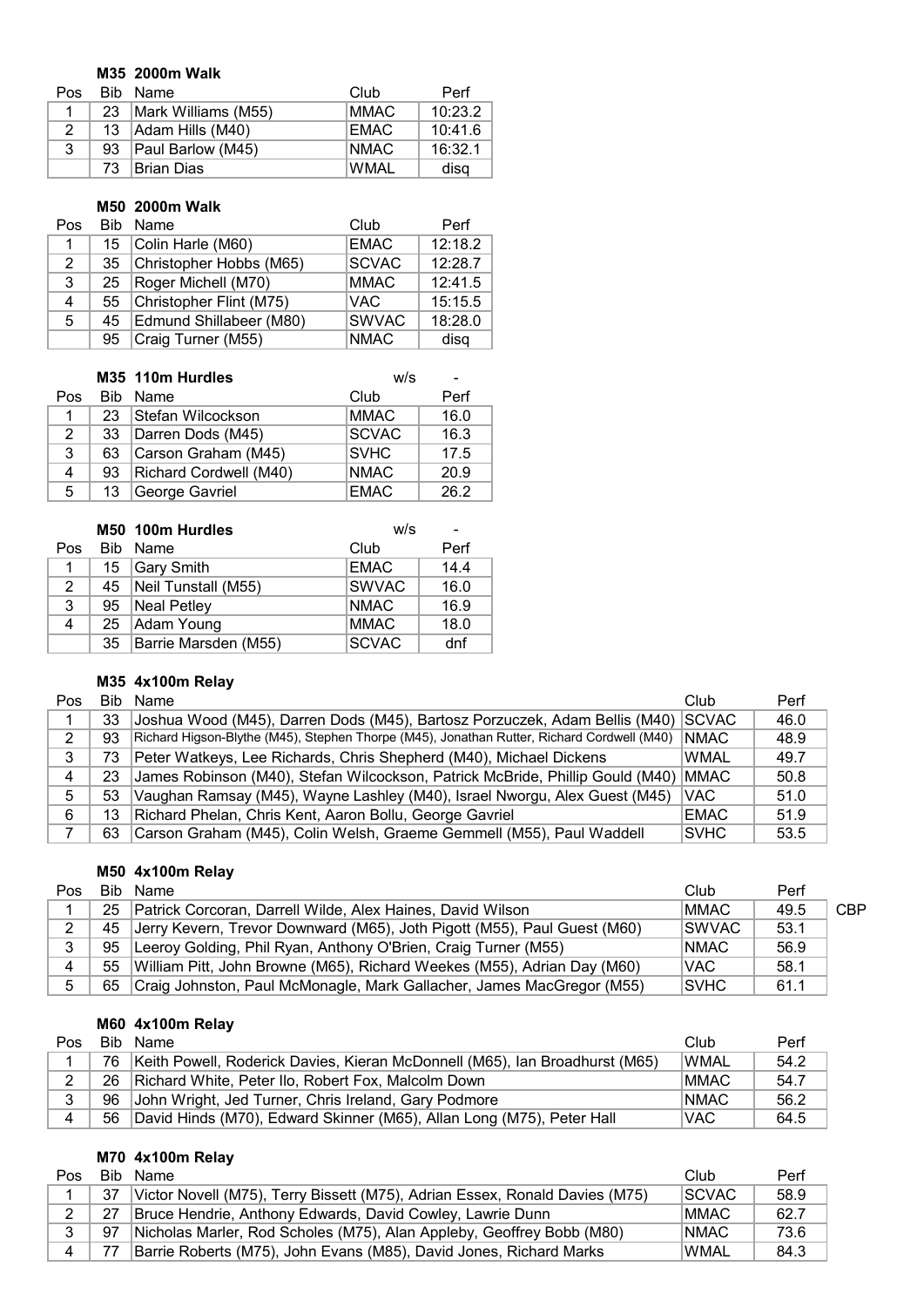# **M35 High Jump**

| <b>Pos</b> |    | Name                    | Club         | Perf |                                             |
|------------|----|-------------------------|--------------|------|---------------------------------------------|
|            | 33 | Darren Dods (M45)       | <b>SCVAC</b> | 1.75 | 1.60o, 1.65o, 1.70o, 1.75xo, 1.80xxx        |
| 2          | 73 | Owen Chesher            | <b>WMAL</b>  | 1.70 | 1.60o, 1.65o, 1.70o, 1.75xxx                |
| 3          | 93 | Jonathan Rutter_        | <b>NMAC</b>  | 1.60 | 1.40o,1.45o,1.50o,1.55xxo,1.60xo,1.65xxx    |
| 3          | 23 | Donovan Davenport (M45) | <b>MMAC</b>  | 1.60 | 1.50xxo, 1.55o, 1.60xo, 1.65xxx             |
| 5          | 63 | Carson Graham (M45)     | <b>SVHC</b>  | 1.50 | 1.45o,1.50o,1.55xxx                         |
| 6          | 53 | Vaughan Ramsay (M45)    | VAC.         | 1.50 | 1.35o, 1.40o, 1.45xo, 1.50xo, 1.55xxx       |
|            | 13 | Chris Kent (M45)        | <b>EMAC</b>  | 1.40 | 1.20o, 1.25-, 1.30o, 1.35o, 1.40xo, 1.45xxx |

### **M50 High Jump**

| Pos           |     | Bib Name             | Club         | Perf |                                                           |
|---------------|-----|----------------------|--------------|------|-----------------------------------------------------------|
|               | 25  | Adam Young           | <b>MMAC</b>  | 1.60 | 1.50xo,1.55o,1.60o,1.65xxr                                |
| $\mathcal{P}$ | 15  | <b>Philip Bowers</b> | <b>EMAC</b>  | 1.50 | 1.20o, 1.25-, 1.30o, 1.35-, 1.40xo, 1.45-, 1.50xxo, 1.55r |
| 3             | 95  | Mark Crompton (M55)  | <b>NMAC</b>  | 1.30 | 1.25o,1.30o,1.35xxx                                       |
| 3             | 35  | Allan Leiper (M60)   | <b>SCVAC</b> | 1.30 | 1.20o,1.25-,1.30o,1.35xxx                                 |
| 5             | 75. | Keith Powell (M60)   | <b>WMAL</b>  | 1.25 | 1.15o,1.20o,1.25xo,1.30xxx                                |

### **M60 High Jump**

| <b>Pos</b> |    | Bib Name               | Club              | Perf |                                       |
|------------|----|------------------------|-------------------|------|---------------------------------------|
|            | 16 | llan Slack             | <b>EMAC</b>       | 1.35 | 1.20o, 1.25o, 1.30o, 1.35xxo, 1.40xxx |
| 2          | 46 | Steven Harger (M65)    | SWVAC             | 1.30 | $1.20$ o, 1.25o, 1.30xo, 1.35xxx      |
| 3          |    | 36   Trevor Wade (M65) | <b>SCVAC</b>      | 1.25 | $1.20$ o, 1.25o, 1.30xr               |
| 3          | 26 | Quentin McQuillan      | MMAC <sup>1</sup> | 1.25 | $1.250, 1.30$ xxx                     |
| 5          | 66 | Kenneth Moncrieff      | <b>SVHC</b>       | 1.25 | $1.25$ xxo, 1.30x, 1.35xx             |
| 6          | 96 | Chris Ireland          | <b>NMAC</b>       | 1.20 | 1.10o, 1.15o, 1.20xxo, 1.25xxx        |

# **M70 High Jump**

| Pos |    | Bib Name            | Club          | Perf |                                        |
|-----|----|---------------------|---------------|------|----------------------------------------|
|     | 37 | <b>Adrian Essex</b> | <b>ISCVAC</b> | 1.25 | $1.10$ o, 1.15o, 1.20o, 1.25o, 1.30xxx |
| 2   | 27 | David Cowley        | MMAC .        | 1.20 | $1.10$ o, 1.15o, 1.20o, 1.25xxx        |
| 3   |    | Tonv Wells          | EMAC          | 1.00 | $11.00$ o. $1.10r$                     |
|     | 97 | Rod Scholes (M75)   | <b>NMAC</b>   | nm   | $1.00$ $xx$                            |

#### **M35 Pole Vault**

| Pos | Bib Name                  | Club          | Perf |                            |
|-----|---------------------------|---------------|------|----------------------------|
|     | 23 James Robinson (M40)   | MMAC <b>M</b> | 3.70 | $ 3.70x0, 3.80-, 3.90xxx $ |
|     | 13   Robert Kingman (M45) | EMAC          | 3.40 | $ 3.00$ o.3.40o.3.60xxx    |
|     | 83   Steven Bond (M45)    | <b>INEMAA</b> | 2.00 | 1.80o.1.90o.2.00xo.2.10xxx |

#### **M50 Pole Vault**

| Pos    |     | Bib Name             | Club         | Perf |                                                               |
|--------|-----|----------------------|--------------|------|---------------------------------------------------------------|
|        | 95  | Mark Johnson (M55)   | <b>NMAC</b>  | 4.00 | $ 3.80$ o, $3.90$ -, $4.00$ xo, $4.20$ xxx                    |
| ◠      | 15  | Richard Phelan (M55) | <b>EMAC</b>  | 2.80 | $ 2.60$ o. $2.80$ o. $3.00$ xxx                               |
| 2<br>J | 25  | Derek Hatelev        | <b>MMAC</b>  | 2.80 | 2.60x0.2.800.3.00xxx                                          |
| 4      | 75. | Keith Powell (M60)   | <b>WMAL</b>  | 2.40 | $ 2.00$ o. $2.10$ xxx                                         |
| 5      | 35  | Allan Leiper (M60)   | <b>SCVAC</b> | 1.70 | 2.50-,2.60-,2.80-,1.90-,2.00-,2.10-,2.40-,2.50-,2.60-,2.80xxx |

# **M35 Long Jump**

| Pos |    | Bib Name                    | Club         | Perf | w/s                      |                                                  |
|-----|----|-----------------------------|--------------|------|--------------------------|--------------------------------------------------|
|     | 33 | Neil Barton (M40)           | <b>SCVAC</b> | 6.32 | L,                       | $6.31 - 6.28 - x$ ; 6.32,-                       |
| 2   | 63 | Carson Graham (M45)         | <b>SVHC</b>  | 5.83 | $\blacksquare$           | $5.54$ , $-$ ; 5.63, $-$ ; 5.83, $-$ ; $-$ , $-$ |
| 3   | 23 | Jack Poxon                  | <b>MMAC</b>  | 5.77 | $\blacksquare$           | $5.77$ ,-; $5.40$ ,-; $5.60$ ,-; $x$ ,-          |
| 4   | 93 | Jonathan Rutter             | <b>NMAC</b>  | 5.42 | $\blacksquare$           | $x: 5.28, -; 5.39, -; 5.42, -$                   |
| 5   |    | 53   Franck Triolaire (M45) | VAC.         | 5.38 | $\overline{\phantom{0}}$ | $5.38 - 5.06 - 5.23 - x$                         |
| 6   | 73 | Chris Shepherd              | <b>WMAL</b>  | 5.30 | $\blacksquare$           | $5.30, \frac{1}{2}$ ; x; 5.09, -; 5.04, -        |
| 7   | 13 | Aaron Bollu (M40)           | <b>EMAC</b>  | 5.10 | $\blacksquare$           | $5.10,-; 5.08,-; x; 4.91,-$                      |
| 8   | 83 | <b>Andrew Harrison</b>      | <b>NEMAA</b> | 5.00 | ä,                       | $4.61 - 4.86 - 5.00 - 4.73$                      |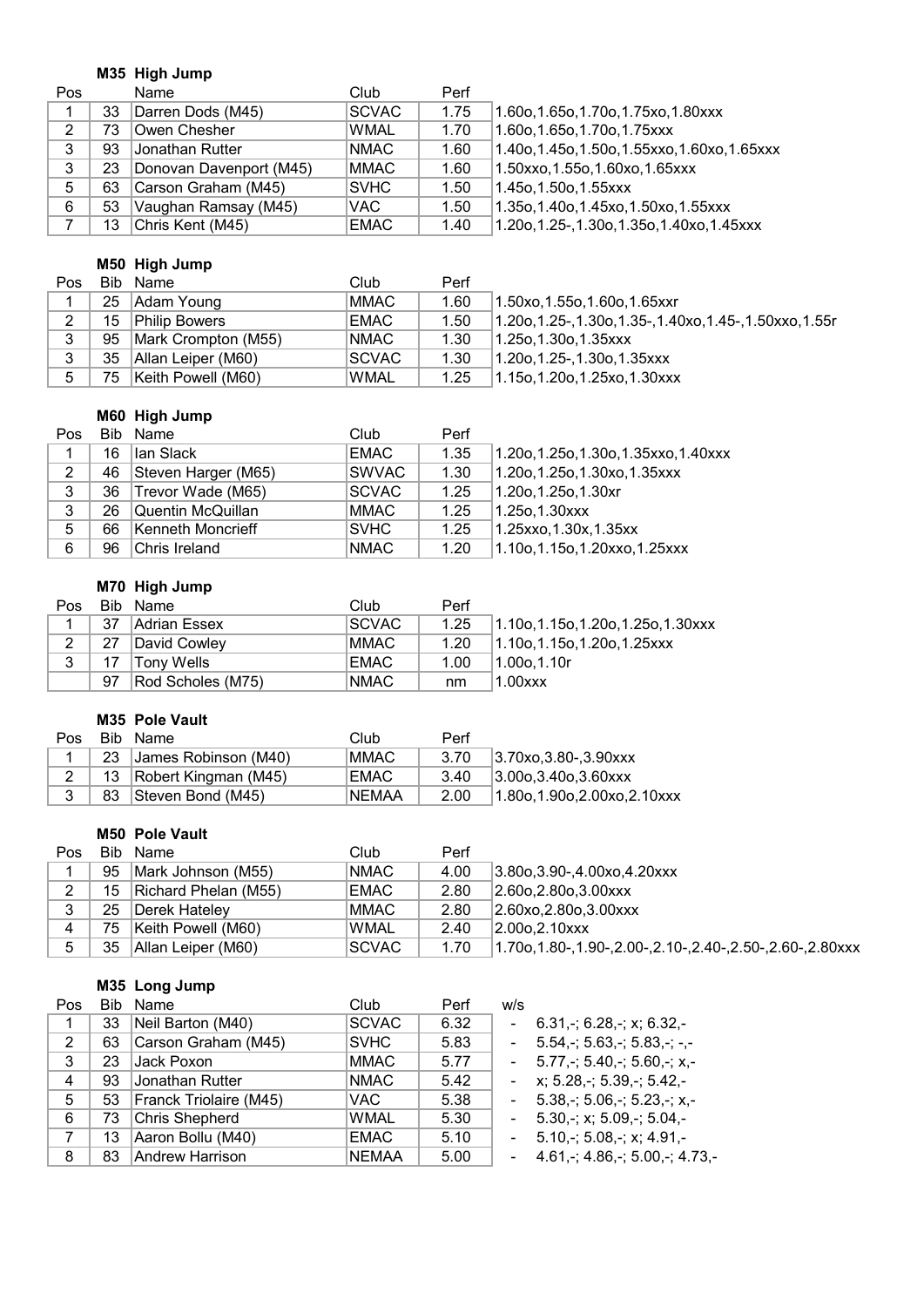#### **M50 Long Jump**

| Pos         |    | Bib Name                  | Club         | Perf | W/S                  |
|-------------|----|---------------------------|--------------|------|----------------------|
| $\mathbf 1$ |    | 15 Gary Smith             | <b>EMAC</b>  | 5.40 | $ -$ ; 5.37,-        |
| 2           |    | 25 David Wilson           | <b>MMAC</b>  | 4.69 | $-4.27, \div 4$      |
| 3           | 95 | Neal Petley               | <b>NMAC</b>  | 4.48 | $ -$ : 4.40.         |
| 4           |    | 55   Richard Weekes (M55) | VAC.         | 4.23 | $ -$ ; $-$ ; 4.23    |
| 5           |    | 65 James MacGregor (M55)  | <b>SVHC</b>  | 3.72 | $-3.72, \div$ ; r    |
| 6           |    | 75 Keith Powell           | <b>WMAL</b>  | 3.28 | $-3.28, \frac{1}{2}$ |
|             |    | 35   Allan Leiper (M60)   | <b>SCVAC</b> | 2.90 | $-2.90, \div; r$     |

 $-; 5.37, -; x; 5.40, -$ 

- $4.27 4.58 4.49 4.69$
- $-; 4.40, -; 4.47, -; 4.48, -$
- $-; -; 4.23 -; 3.98, -$
- 
- 3.28,-; x; x; x,-
	- $2.90 r$

#### **M60 Long Jump**

| Pos |    | Bib Name             | Club         | Perf | w/s                                                   |
|-----|----|----------------------|--------------|------|-------------------------------------------------------|
|     | 46 | Paul Guest           | <b>SWVAC</b> | 4.70 | $-2.5$ 4.08,2.1; x; x; 4.70, -2.5                     |
| 2   | 36 | Trevor Wade (M65)    | <b>SCVAC</b> | 4.40 | $-0.3$ 3.77,0.0; x; 4.40, -0.3; -,-                   |
| 3   | 16 | Ian Slack            | <b>EMAC</b>  | 4.21 | $0.3$ 4.21,0.3; r                                     |
| 4   | 76 | Roderick Davies      | <b>WMAL</b>  | 4.00 | 1.0 3.97, 0.0; 3.82, -1.9; 4.00, 1.0; 3.90, -0.3      |
| 5   | 26 | Christopher Carden   | <b>MMAC</b>  | 3.89 | $-1.5$ 3.64, 2.4; 3.89, $-1.5$ ; 3.84, 0.0; 3.84, 0.0 |
| 6   | 66 | Kenneth Moncrieff    | <b>SVHC</b>  | 3.69 | $0.0$ 3.69, 0.0; 3.06, -0.2; -; 2.63, -1.9            |
| 7   | 56 | Edward Skinner (M65) | VAC.         | 3.64 | 0.0 x; x; 3.64, 0.0; 3.51, -3.0                       |
| 8   | 96 | Gary Podmore         | <b>NMAC</b>  | 3.54 | $0.0$ 2.23, 1.0; 2.73, 2.1; 2.96, 1.4; 3.54, 0.0      |

### **M70 Long Jump**

| Pos          | Bib. | Name                | Club         | Perf | W/S    |
|--------------|------|---------------------|--------------|------|--------|
| 1            | 27   | David Cowley        | <b>MMAC</b>  | 3.83 | $-0.5$ |
| 2            | 57   | Allan Long (M75)    | <b>VAC</b>   | 3.74 | $-0.7$ |
| 3            | 37   | Ronald Davies (M75) | <b>SCVAC</b> | 3.20 | 0.0    |
| 4            | 97   | Geoffrey Bobb (M80) | <b>NMAC</b>  | 3.10 | $-1.7$ |
| 5            | 17   | <b>Tony Wells</b>   | <b>EMAC</b>  | 2.98 | $-2.4$ |
| 6            | 77   | John Evans          | <b>WMAL</b>  | 2.49 | 0.3    |
| $\mathbf{7}$ | 87   | George Routledge    | <b>NEMAA</b> | 1.92 | 1.2    |

1 27 David Cowley MMAC 3.83 -0.5 3.54,-1.5; 3.70,2.5; 3.71,-0.4; 3.83,-0.5 3.69,0.6; 3.67,1.1; 3.56,-1.4; 3.74,-0.7 2.85,2.0; x; 3.20,0.0; 3.03,0.2 8 9.76,-1.9; 2.39,1.5; 3.10,-1.7; 2.91,-2.0 2.98,-2.4; r x; 2.29,0.2; 2.49,0.3; 1.70,0.0  $1.92, 1.2; r$ 

### **M35 Triple Jump**

| Pos |    | Bib Name                | Club         | Perf  | w/s                 |                                                                        |
|-----|----|-------------------------|--------------|-------|---------------------|------------------------------------------------------------------------|
|     | 33 | Darren Dods (M45)       | <b>SCVAC</b> | 12.42 | $\omega_{\rm{max}}$ | 12.02,-; 12.12,-; 12.27,-; 12.42,-                                     |
| 2   | 23 | Donovan Davenport (M45) | <b>MMAC</b>  | 11.92 |                     | $-11.92, \frac{1}{2}$ 10.51, $\frac{1}{2}$ 11.75, $\frac{1}{2}$ 11.87, |
| 3   | 93 | Jonathan Rutter         | <b>NMAC</b>  | 11.42 |                     | $-11.41, \frac{1}{2}$ ; x; 11.25, -; 11.42, -                          |
| 4   | 13 | Aaron Bollu (M40)       | <b>EMAC</b>  | 10.96 | $\sim$              | $10.96, \frac{1}{2}$ ; 10.63, -; 10.13, -; x, -                        |
| 5   | 53 | Vaughan Ramsay (M45)    | VAC.         | 10.56 |                     | - $x$ ; $x$ ; $x$ ; 10.56,-                                            |
| 6   | 83 | Andrew Harrison         | <b>NEMAA</b> | 10.12 | $\sim 100$          | $10.02, -$ ; $-$ ; $10.11, -$ ; $10.12, -$                             |
| 7   | 63 | Paul Waddell            | <b>SVHC</b>  | 9.97  |                     | - $x$ ; 9.97,-; 9.84,-; 9.64,-                                         |
| 8   | 73 | Brian Dias              | <b>WMAL</b>  | 6.72  |                     | $-6.01 - 6.72 - 6.14 - 6.33$                                           |

#### **M50 Triple Jump**

| Pos |     | Bib Name                  | Club        | Perf  | w/s                                               |
|-----|-----|---------------------------|-------------|-------|---------------------------------------------------|
| 1   |     | 15 Philip Bowers          | EMAC        | 10.08 | 10.08, -; 10.07, -; x; 9.81, -                    |
| 2   |     | 95 Neal Petley            | NMAC        | 9.75  | $-9.49, \div 9.75, \div x$ ; 9.75,-               |
| 3   | 25. | David Wilson              | MMAC        | 9.31  | $-$ 9.31, -; 9.10, -; 9.21, -; -, -               |
| 4   |     | 55   Richard Weekes (M55) | VAC.        | 9.17  | $-$ 9.17, -; 9.05, -; 9.10, -; x, -               |
| 5   | 75. | David Shields             | <b>WMAL</b> | 8.51  | $-8.51$ , $-$ ; 8.38, $-$ ; 8.29, $-$ ; 8.45, $-$ |
|     | 65  | James MacGregor (M55)     | SVHC        | nm    | – x: r                                            |

#### **M35 Shot**

| Pos            |    | Bib Name               | Club         | Perf  |                               |
|----------------|----|------------------------|--------------|-------|-------------------------------|
| 1              | 13 | Chris Kent (M45)       | <b>EMAC</b>  | 10.82 | 10.44; 10.46; 9.71; 10.82     |
| 2              | 93 | Craig Pounder (M45)    | <b>NMAC</b>  | 10.39 | 10.30; 10.30; 10.27; 10.39    |
| 3              | 73 | Graham Holder (M45)    | <b>WMAL</b>  | 9.56  | 8.94; 9.54; 9.56; 9.26        |
| 4              | 53 | Franck Triolaire (M45) | VAC.         | 9.52  | 9.52; 9.08; 9.26; 9.13        |
| 5              | 23 | Sam Cater              | <b>MMAC</b>  | 9.16  | 9.16; 8.96; 8.94; 8.56        |
| 6              | 83 | Steven Bond (M45)      | <b>NEMAA</b> | 7.35  | 7.35; 5.52; r                 |
| $\overline{7}$ | 63 | Carson Graham (M45)    | <b>SVHC</b>  | 6.44  | $\vert x; 6.44; -; - \rangle$ |
| 8              | 33 | Adam Bellis (M40)      | <b>SCVAC</b> | 6.31  | 6.31; r                       |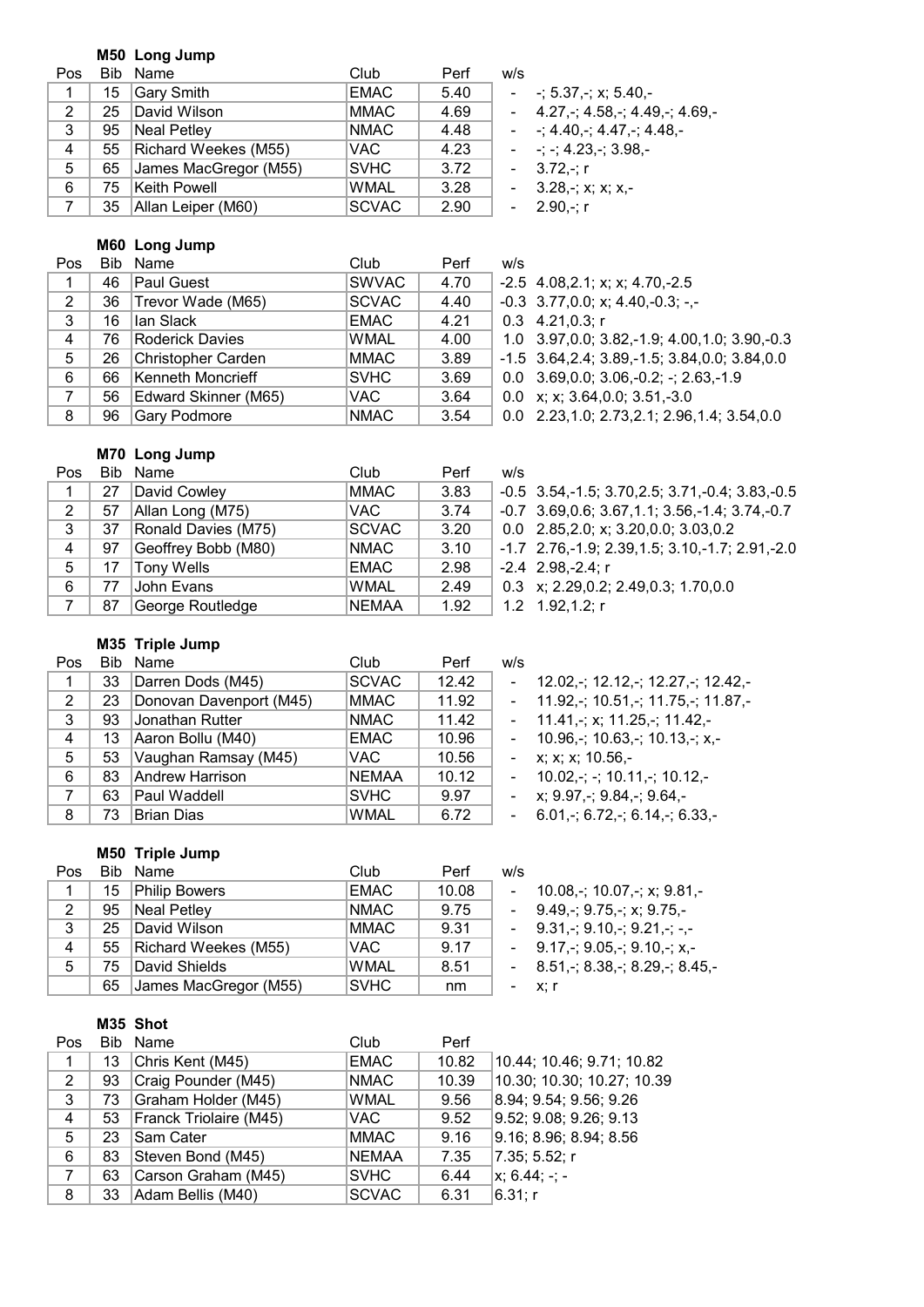|             |    | M50 Shot            |              |             |                            |
|-------------|----|---------------------|--------------|-------------|----------------------------|
| Pos         |    | <b>Name</b>         | Club         | <b>Perf</b> |                            |
| $\mathbf 1$ | 95 | John Nicholls (M55) | <b>NMAC</b>  | 13.66       | 13.55; 13.43; 13.66; 13.32 |
| 2           | 35 | Allan Leiper (M60)  | <b>SCVAC</b> | 10.82       | 10.82; 10.57; x; x         |
| 3           | 65 | Eddie McKenzie      | <b>SVHC</b>  | 10.26       | $10.26$ ; 9.85; x; x       |
| 4           | 15 | David Bauer (M55)   | <b>EMAC</b>  | 10.03       | 10.03; 9.76; 9.68; 9.99    |
| 5           | 75 | Martin Tucker       | <b>WMAL</b>  | 8.68        | 8.68; 8.55; r              |
| 6           | 25 | Adam Young          | <b>MMAC</b>  | 8.50        | 8.50; 7.94; 8.30; 8.41     |
| 7           | 55 | Chris Michael (M55) | <b>VAC</b>   | 7.15        | 7.15; 6.76; 6.15; 6.68     |

### **M60 Shot**

| Pos |    | Bib Name                 | Club         | Perf  |                            |
|-----|----|--------------------------|--------------|-------|----------------------------|
| 1   | 16 | Michael Hausler          | <b>EMAC</b>  | 13.09 | 13.09; 12.79; 12.49; 12.71 |
| 2   | 46 | <b>Paul Guest</b>        | <b>SWVAC</b> | 9.08  | $ 9.05; 8.49; 9.08; -$     |
| 3   | 76 | Christopher Pruski (M65) | <b>WMAL</b>  | 8.12  | 8.12; x; 7.73; 8.09        |
| 4   | 36 | Trevor Wade (M65)        | <b>SCVAC</b> | 7.85  | 7.74; 7.85; 7.72; 7.74     |
| 5   | 26 | Mark Illingworth         | <b>MMAC</b>  | 7.37  | 7.12; 6.90; 7.37; 7.12     |
| 6   | 66 | lan Jackson              | <b>SVHC</b>  | 6.66  | 6.66; 6.17; 6.00; 6.05     |
| 7   | 96 | <b>Jed Turner</b>        | <b>NMAC</b>  | 6.14  | x; 5.91; 6.14; 5.88        |
| 8   | 56 | Adrian Day               | <b>VAC</b>   | 5.87  | 5.57; 5.74; 5.87; 5.21     |

## **M70 Shot**

| Pos |    | Bib Name            | Club         | Perf  |                             |
|-----|----|---------------------|--------------|-------|-----------------------------|
| 1   | 17 | Geoff Tyler         | <b>EMAC</b>  | 11.44 | 10.87; 11.44; 10.76; 10.87  |
| 2   | 57 | David Hinds         | <b>VAC</b>   | 8.03  | $\vert$ -; 7.69; 8.03; 7.67 |
| 3   | 37 | Ronald Davies (M75) | <b>SCVAC</b> | 7.04  | 6.93; 7.04; 6.55; 6.97      |
| 4   | 27 | Lawrie Dunn         | MMAC         | 6.96  | $ 6.96; 6.63; -; -$         |
| 5   | 97 | Geoffrey Bobb (M80) | <b>NMAC</b>  | 6.76  | $6.74; 6.70; 6.76; -$       |
| 6   | 77 | David Jones         | <b>WMAL</b>  | 6.32  | 6.32; x; 5.42; 5.02         |
|     | 87 | George Routledge    | <b>NEMAA</b> | 6.01  | 5.80; 5.96; x; 6.01         |

# **M35 Discus**

| Pos         |     | Bib Name             | Club         | Perf  |                                |
|-------------|-----|----------------------|--------------|-------|--------------------------------|
| $\mathbf 1$ | 23  | Mathew Paynter (M40) | <b>MMAC</b>  | 38.10 | 35.39; 33.54; 35.78; 38.10     |
| 2           | 73. | Graham Holder (M45)  | <b>WMAL</b>  | 31.40 | 31.40; 28.00; 30.19; 28.36     |
| $\cdot$ 3   | 93  | Craig Pounder (M45)  | <b>NMAC</b>  | 29.92 | 29.92; 27.62; 27.50; 28.17     |
| 4           | 13  | Chris Kent (M45)     | EMAC         | 28.48 | $\vert x; 27.09; 25.18; 28.48$ |
| 5           | 33  | Neil Barton (M40)    | <b>SCVAC</b> | 18.04 | ∣18.04: r                      |

# **M50 Discus**

| Pos |    | Bib Name                | Club         | Perf  |                            |
|-----|----|-------------------------|--------------|-------|----------------------------|
|     | 95 | John Twiddle            | <b>NMAC</b>  | 38.79 | 34.31; 33.80; 38.79; 36.59 |
| 2   | 15 | David Bauer (M55)       | <b>EMAC</b>  | 37.38 | 35.34; 35.37; 34.76; 37.38 |
| 3   |    | 35   Allan Leiper (M60) | <b>SCVAC</b> | 33.99 | 32.48; x; 33.99; 31.74     |
| 4   | 65 | Eddie McKenzie          | <b>SVHC</b>  | 32.20 | x: 31.51: 32.20: x         |
| 5   | 75 | Robert Eales (M55)      | <b>WMAL</b>  | 28.48 | x; 28.48; 25.94; 25.13     |
| 6   | 25 | Adam Young              | <b>MMAC</b>  | 25.25 | 22.96; 25.25; 24.78; x     |
|     | 55 | Chris Michael (M55)     | VAC.         | 18.12 | 17.67; x; x; 18.12         |

### **M35 Hammer**

| Pos. | - Bib - Name             | Club        | Perf  |                                      |
|------|--------------------------|-------------|-------|--------------------------------------|
|      | 13 Richard Martin        | EMAC        | 57.63 | $157.63$ : x: 56.46: x               |
|      | 73 Graham Holder (M45)   | <b>WMAL</b> | 47.86 | 44.69; 47.86; x; x                   |
|      | 23 Sam Cater             | MMAC.       | 31.54 | $\vert x; 29.88; 31.39; 31.54 \vert$ |
| 4    | 93   Craig Pounder (M45) | INMAC.      | 22.06 | $18.26$ ; x; 20.81; 22.06            |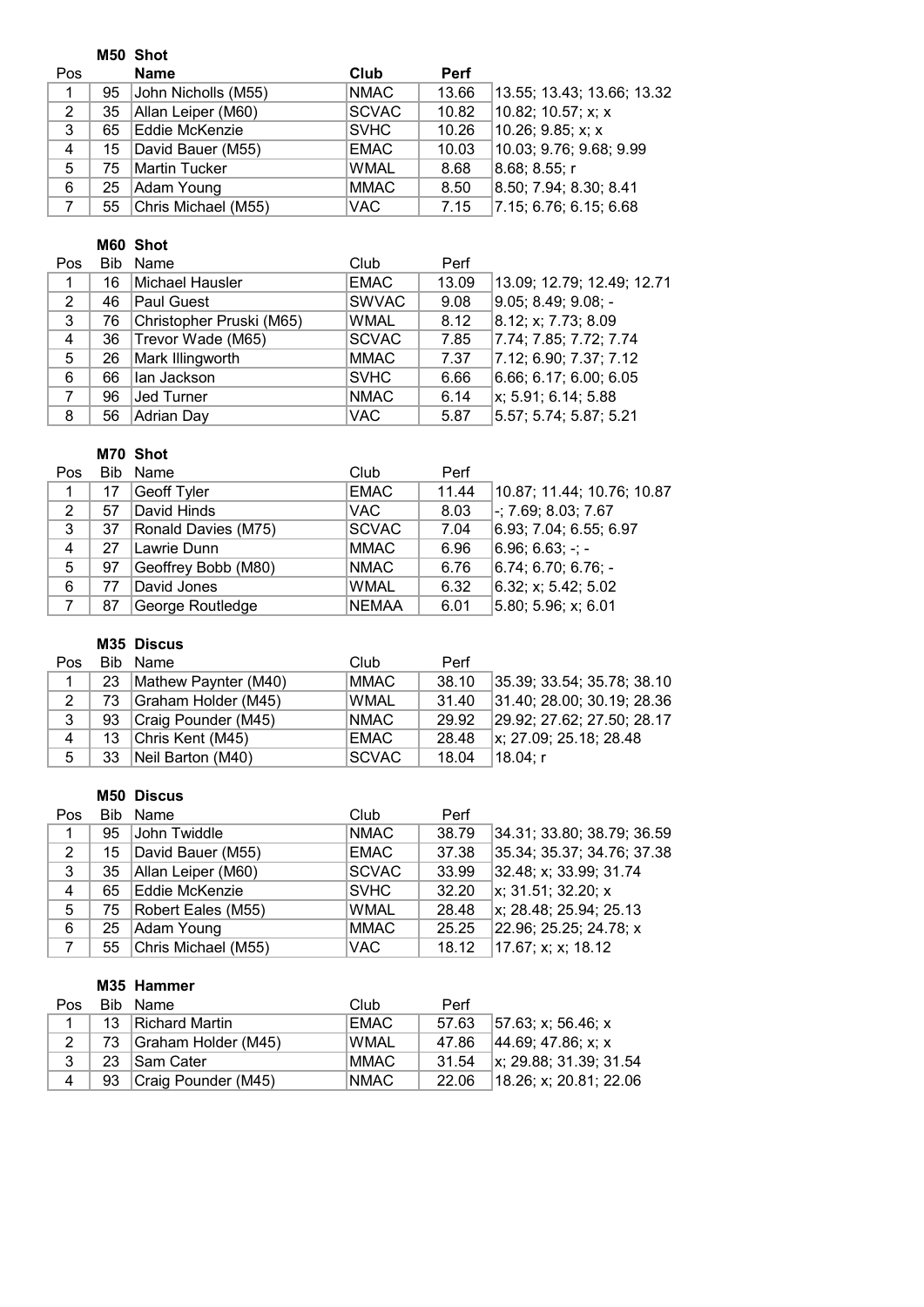### **M50 Hammer**

| Pos | Bib | Name                | Club         | Perf  |                                  |
|-----|-----|---------------------|--------------|-------|----------------------------------|
| 1   | 25  | John Pearson (M55)  | MMAC         | 58.96 | 57.14; 58.96; x; 57.40           |
| 2   | 95  | John Twiddle        | <b>NMAC</b>  | 44.11 | 40.70; 44.11; 43.35; x           |
| 3   | 55  | Wesley Clarke (M55) | <b>VAC</b>   | 39.99 | 37.86; 39.99; 39.09; 39.56       |
| 4   | 15  | David Bauer (M55)   | <b>EMAC</b>  | 37.88 | 35.41; 36.57; 37.88; 35.29       |
| 5   | 65  | Eddie McKenzie      | <b>SVHC</b>  | 29.87 | $\vert x; 29.87; 29.41; x \vert$ |
| 6   | 75  | Robert Eales (M55)  | <b>WMAL</b>  | 29.40 | 28.82; 29.40; 28.68              |
|     | 35  | Allan Leiper (M60)  | <b>SCVAC</b> | 26.40 | $\vert x; 26.40; -; -$           |

### **M35 Javelin**

| <b>Pos</b> | Bib | Name                     | Club         | Perf  |                            |
|------------|-----|--------------------------|--------------|-------|----------------------------|
| 1          | 43  | Matthew Muggeridge (M40) | <b>SWVAC</b> | 41.52 | 40.99; 41.52; 39.99; 38.82 |
| 2          | 53  | Franck Triolaire (M45)   | VAC.         | 34.82 | 34.82; 34.22; 31.73; 29.28 |
| 3          | 13  | Chris Kent (M45)         | <b>EMAC</b>  | 34.63 | $30.24$ ; 34.63; 33.60; x  |
| 4          | 23  | Sam Cater                | <b>MMAC</b>  | 33.58 | 33.58; x; r                |
| 5          | 73  | Ian Williams (M45)       | <b>WMAL</b>  | 26.25 | 26.25; x; x; 25.79         |
| 6          | 83  | Andrew Harrison          | <b>NEMAA</b> | 25.25 | 25.25; 24.51; 22.74; 23.55 |
| 7          | 93  | Stephen Thorpe (M45)     | <b>NMAC</b>  | 23.23 | 23.23; x; 23.09; 22.11     |
| 8          | 33  | Neil Barton (M40)        | <b>SCVAC</b> | 20.66 | 20.66; r                   |
| 9          | 63  | Carson Graham (M45)      | <b>SVHC</b>  | 15.05 | x; 15.05; r                |

### **M50 Javelin**

| Pos            |    | <b>Name</b>         | Club         | <b>Perf</b> |                            |
|----------------|----|---------------------|--------------|-------------|----------------------------|
| 1              | 75 | Martin Tucker       | <b>WMAL</b>  | 36.81       | 36.80; 36.81; 36.01; x     |
| 2              | 35 | Allan Leiper (M60)  | <b>SCVAC</b> | 34.50       | 31.87; x; 34.50; x         |
| 3              | 65 | Eddie McKenzie      | <b>SVHC</b>  | 28.96       | 26.71; 28.69; 28.86; 28.96 |
| $\overline{4}$ | 15 | David Bauer (M55)   | <b>EMAC</b>  | 28.40       | x: 28.40; x: x             |
| 5              | 25 | Lee Walker (M55)    | <b>MMAC</b>  | 27.96       | x; 25.63; x; 27.96         |
| 6              | 95 | Mark Crompton (M55) | <b>NMAC</b>  | 27.27       | 27.27; 26.27; r            |
|                | 55 | David Hinds (M70)   | <b>VAC</b>   | 14.02       | 12.34; x; 14.02; x         |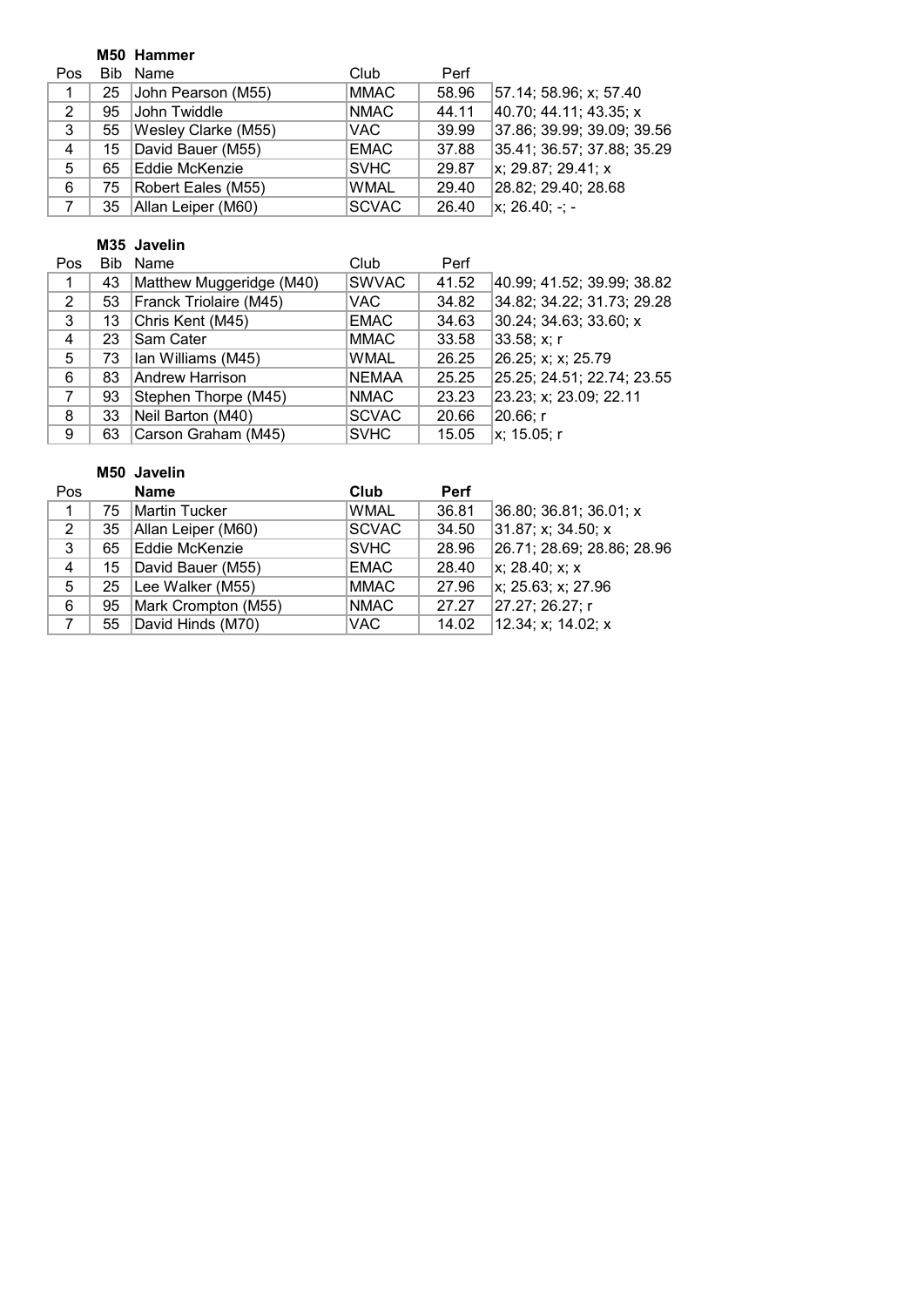### England Athletics Masters Inter Area Outdoor Challenge Pingles Athletic Track, Avenue Road, Nuneaton, CV11 4LX on Sunday 18th July 2021

|                | Women         |               |     | <b>Overall</b> |               |
|----------------|---------------|---------------|-----|----------------|---------------|
| <b>Pos</b>     | <b>Region</b> | <b>Points</b> | Pos | Region         | <b>Points</b> |
| 1              | MMAC          | 346           |     | <b>MMAC</b>    | 733           |
| $\overline{2}$ | <b>SVHC</b>   | 238.5         | 2   | <b>EMAC</b>    | 543.5         |
| 3              | <b>NMAC</b>   | 235           | 3   | <b>NMAC</b>    | 539           |
| 4              | <b>WMAL</b>   | 226           | 4   | <b>WMAL</b>    | 458.5         |
| 5              | <b>EMAC</b>   | 229.5         | 5   | <b>SCVAC</b>   | 447           |
| 6              | <b>SCVAC</b>  | 198           | 6   | <b>SVHC</b>    | 384.5         |
| $\overline{7}$ | VAC.          | 142           | 7   | <b>VAC</b>     | 363.5         |
| 8              | <b>NEMAA</b>  | 76            | 8   | <b>SWVAC</b>   | 195.5         |
| 9              | <b>SWVAC</b>  | 68            | 9   | NEMAA          | 139.5         |

|    | Women         |               |                | <b>Overall</b> |               |
|----|---------------|---------------|----------------|----------------|---------------|
| )S | <b>Region</b> | <b>Points</b> | <b>Pos</b>     | <b>Region</b>  | <b>Points</b> |
| 1  | MMAC          | 346           |                | <b>MMAC</b>    | 733           |
| 2  | <b>SVHC</b>   | 238.5         | $\overline{2}$ | <b>EMAC</b>    | 543.5         |
| 3  | <b>NMAC</b>   | 235           | 3              | <b>NMAC</b>    | 539           |
| 4  | <b>WMAL</b>   | 226           | 4              | <b>WMAL</b>    | 458.5         |
| 5  | <b>EMAC</b>   | 229.5         | 5              | <b>SCVAC</b>   | 447           |
| 6  | <b>SCVAC</b>  | 198           | 6              | <b>SVHC</b>    | 384.5         |
| 7  | VAC.          | 142           | 7              | <b>VAC</b>     | 363.5         |
| 8  | <b>NEMAA</b>  | 76            | 8              | <b>SWVAC</b>   | 195.5         |
| 9  | <b>SWVAC</b>  | 68            | 9              | <b>NEMAA</b>   | 139.5         |

After 47 events scored **After 99 total events scored** 

|     |            | W35 100m             | W/S         |      |
|-----|------------|----------------------|-------------|------|
| Pos | <b>Bib</b> | Name                 | Club        | Perf |
| 1   | 53         | Cara Maker (W40)     | <b>VAC</b>  | 12.9 |
| 2   | 73         | Eleri Jones          | <b>WMAL</b> | 13.1 |
| 3   | 93         | Carol Holt (W40)     | <b>NMAC</b> | 13.3 |
| 4   | 23         | Paula Williams (W45) | <b>MMAC</b> | 13.4 |
| 5   | 63         | Laura Haggarty       | <b>SVHC</b> | 14.5 |
| 6   | 13         | Nikki Wilby          | <b>EMAC</b> | 16.7 |

|     |            | W50 100m                   | W/S          |      |            |
|-----|------------|----------------------------|--------------|------|------------|
| Pos | <b>Bib</b> | Name                       | Club         | Perf |            |
| 1   | 15         | <b>Sally Cooke</b>         | <b>EMAC</b>  | 13.2 | <b>CBP</b> |
| 2   | 95         | Anita Saunders             | <b>NMAC</b>  | 13.4 |            |
| 3   | 75         | Juliet Sidney              | <b>WMAL</b>  | 13.9 |            |
| 4   | 25         | Fiona Palmer               | <b>MMAC</b>  | 14.7 |            |
| 5   | 65         | Fiona Steele (W55)         | <b>SVHC</b>  | 14.8 |            |
| 6   | 35         | Michele Wakefield (W55)    | <b>SCVAC</b> | 14.8 |            |
| 7   | 45         | Lisa Carpenter             | <b>SWVAC</b> | 15.4 |            |
| 8   | 85         | Michele O'Neill-Hall (W55) | <b>NEMAA</b> | 20.0 |            |

|                |            | W60 100m             | W/S          |      |
|----------------|------------|----------------------|--------------|------|
| Pos            | <b>Bib</b> | Name                 | Club         | Perf |
| 1              | 26         | Susan Frisby         | <b>MMAC</b>  | 14.7 |
| $\overline{2}$ | 76         | Angela Bryant        | <b>WMAL</b>  | 15.3 |
| 3              | 36         | Teresa Eades         | <b>SCVAC</b> | 15.3 |
| 4              | 86         | Angela Kelly         | <b>NEMAA</b> | 15.5 |
| 5              | 56         | Edna Roe (W65)       | <b>VAC</b>   | 15.6 |
| 6              | 96         | ilse Hemming (W65)   | <b>NMAC</b>  | 15.7 |
| 7              | 16         | <b>Denise Timmis</b> | <b>EMAC</b>  | 15.8 |
| 8              | 66         | Penny Johnson        | <b>SVHC</b>  | 16.5 |

|                |            | W70 100m               | w/s          | $-0.3$ |
|----------------|------------|------------------------|--------------|--------|
| Pos            | <b>Bib</b> | Name                   | Club         | Perf   |
| 1              | 37         | Moira West             | <b>SCVAC</b> | 16.2   |
| $\overline{2}$ | 97         | <b>Caroline Marler</b> | <b>NMAC</b>  | 17.2   |
| 3              | 27         | Georgina Smith         | <b>MMAC</b>  | 18.7   |
| 4              | 67         | Jeanette Craig         | <b>SVHC</b>  | 19.5   |
| 5              | 47         | Anne Dockery           | <b>SWVAC</b> | 20.7   |
| 6              | 87         | Janette Kilgour        | <b>NEMAA</b> | 21.1   |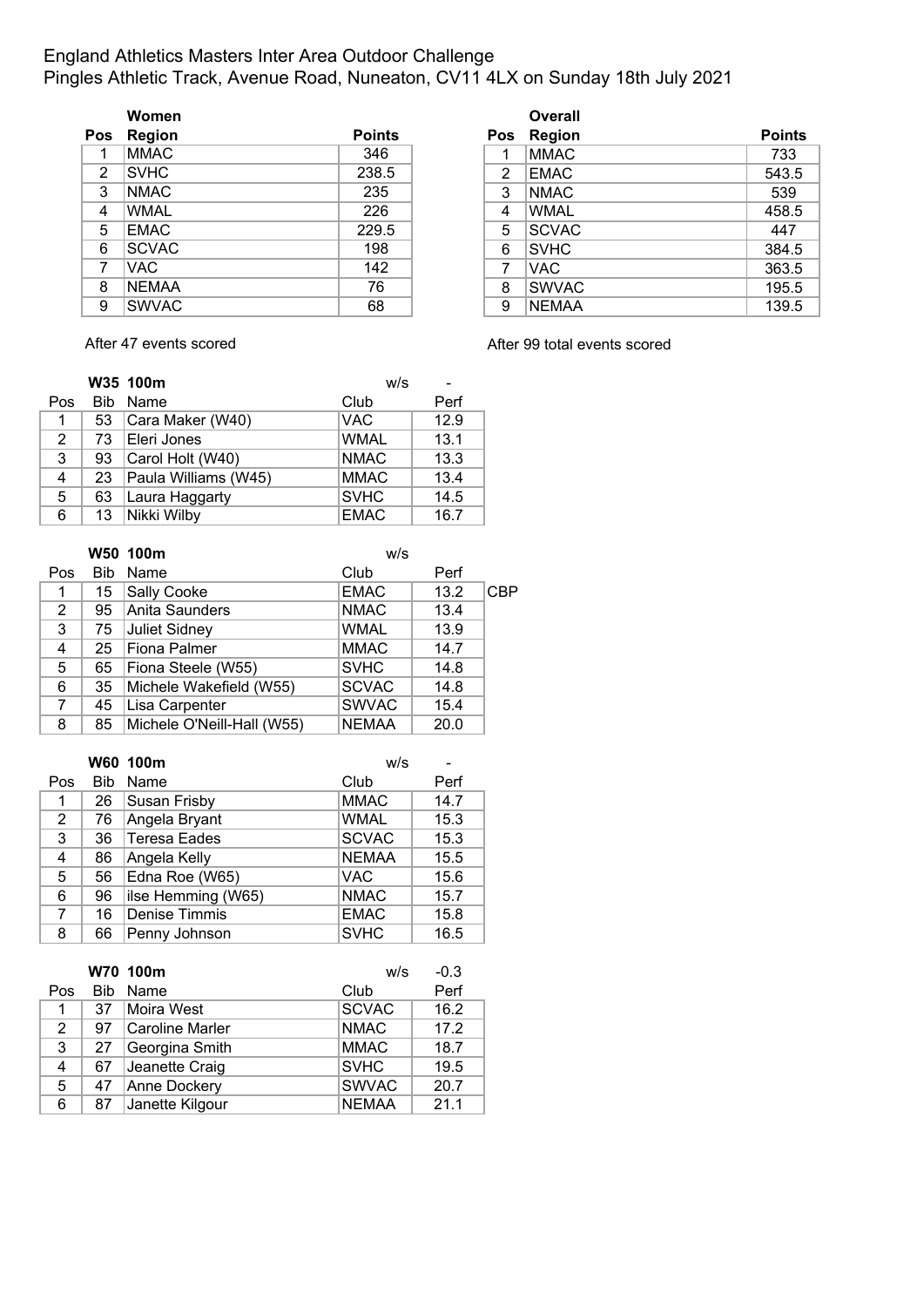|     |      | W35 200m           | w/s          | 1.6  |
|-----|------|--------------------|--------------|------|
| Pos | Bib. | Name               | Club         | Perf |
| 1   | 83   | Nisha Desai        | <b>NEMAA</b> | 26.3 |
| 2   | 13   | Claire Smith (W45) | <b>EMAC</b>  | 27.2 |
| 3   | 73   | Eleri Jones        | <b>WMAL</b>  | 27.9 |
| 4   | 23   | Nicola Brady (W40) | <b>MMAC</b>  | 28.5 |
| 5.  | 93   | Nia Rutter         | <b>NMAC</b>  | 29.0 |

|            |            | W50 200m                   | w/s          | 1.9  |            |
|------------|------------|----------------------------|--------------|------|------------|
| <b>Pos</b> | <b>Bib</b> | Name                       | Club         | Perf |            |
| 1          | 95         | ∣Anita Saunders            | <b>NMAC</b>  | 27.8 | <b>CBP</b> |
| 2          | 75         | <b>Juliet Sidney</b>       | <b>WMAL</b>  | 29.4 |            |
| 3          | 65         | Fiona Steele (W55)         | <b>SVHC</b>  | 29.9 |            |
| 4          | 25         | <b>Fiona Palmer</b>        | <b>MMAC</b>  | 30.2 |            |
| 5          | 35         | Michele Wakefield (W55)    | <b>SCVAC</b> | 31.2 |            |
| 6          | 45         | Lisa Carpenter             | <b>SWVAC</b> | 31.6 |            |
| 7          | 15         | Angie Underdown (W55)      | <b>EMAC</b>  | 38.0 |            |
| 8          | 85         | Michele O'Neill-Hall (W55) | <b>NEMAA</b> | 42.4 |            |

|                |     | W60 200m            | W/S          | 1.0  |
|----------------|-----|---------------------|--------------|------|
| Pos            | Bib | Name                | Club         | Perf |
| 1              | 26  | <b>Susan Frisby</b> | <b>MMAC</b>  | 30.4 |
| $\overline{2}$ | 36  | Helen Godsell (W65) | <b>SCVAC</b> | 31.2 |
| 3              | 76  | Angela Bryant       | <b>WMAL</b>  | 32.4 |
| 4              | 56  | Edna Roe (W65)      | VAC          | 33.2 |
| 5              | 66  | Penny Johnson       | <b>SVHC</b>  | 34.5 |
| 6              | 86  | Angela Kelly        | <b>NEMAA</b> | 34.9 |
| 7              | 96  | ilse Hemming (W65)  | <b>NMAC</b>  | 35.4 |
| 8              | 16  | Gill Hart (W65)     | <b>EMAC</b>  | 42.6 |

### **W35 400m**

| Pos | Bib | Name                   | Club         | Perf |     |
|-----|-----|------------------------|--------------|------|-----|
| 1   | 83  | Nisha Desai            | <b>NEMAA</b> | 58.1 | CBP |
| 2   | 93  | Sharon Wilkinson (W45) | <b>NMAC</b>  | 61.2 |     |
| 3   | 13  | Claire Smith (W45)     | <b>EMAC</b>  | 61.9 |     |
| 4   | 23  | Gemma Knight           | <b>MMAC</b>  | 64.3 |     |
| 5   | 63  | Laura Haggarty         | <b>SVHC</b>  | 66.9 |     |
| 6   | 33  | Sarah Davies (W45)     | <b>SCVAC</b> | 68.9 |     |
| 7   | 43  | Janice Ellacott (W60)  | <b>SWVAC</b> | 69.3 |     |
| 8   | 53  | Ginevra Stoneley (W45) | <b>VAC</b>   | 72.2 |     |
| 9   | 73  | Rebecca Selvey (W45)   | <b>WMAL</b>  | 73.8 |     |

### **W50 400m**

| Pos            | <b>Bib</b> | Name                       | Club         | Perf  |            |
|----------------|------------|----------------------------|--------------|-------|------------|
|                | 15         | Sally Cooke                | <b>EMAC</b>  | 58.7  | <b>CBP</b> |
| $\overline{2}$ | 55         | <b>Helen Davies</b>        | <b>VAC</b>   | 68.7  |            |
| 3              | 25         | Rachel Coupe               | <b>MMAC</b>  | 69.7  |            |
| $\overline{4}$ | 65         | Julie Wilson               | <b>SVHC</b>  | 70.5  |            |
| 5              | 45         | Lisa Carpenter             | <b>SWVAC</b> | 71.1  |            |
| 6              | 75         | Louise Kirby               | <b>WMAL</b>  | 73.6  |            |
| $\overline{7}$ | 35         | Michele Wakefield (W55)    | <b>SCVAC</b> | 76.7  |            |
| 8              | 85         | Michele O'Neill-Hall (W55) | <b>NEMAA</b> | 100.1 |            |

#### **W60 400m**

| Pos           |     | Bib Name            | Club         | Perf  |
|---------------|-----|---------------------|--------------|-------|
|               | 36  | Helen Godsell (W65) | <b>SCVAC</b> | 75.0  |
| $\mathcal{P}$ | 26. | Elaine Ledden       | <b>MMAC</b>  | 75.3  |
| 3             | 96  | Hilary West         | <b>NMAC</b>  | 78.5  |
| 4             |     | 76 Annette Hames    | <b>WMAL</b>  | 90.5  |
| 5             | 16  | Gill Hart (W65)     | <b>EMAC</b>  | 105.1 |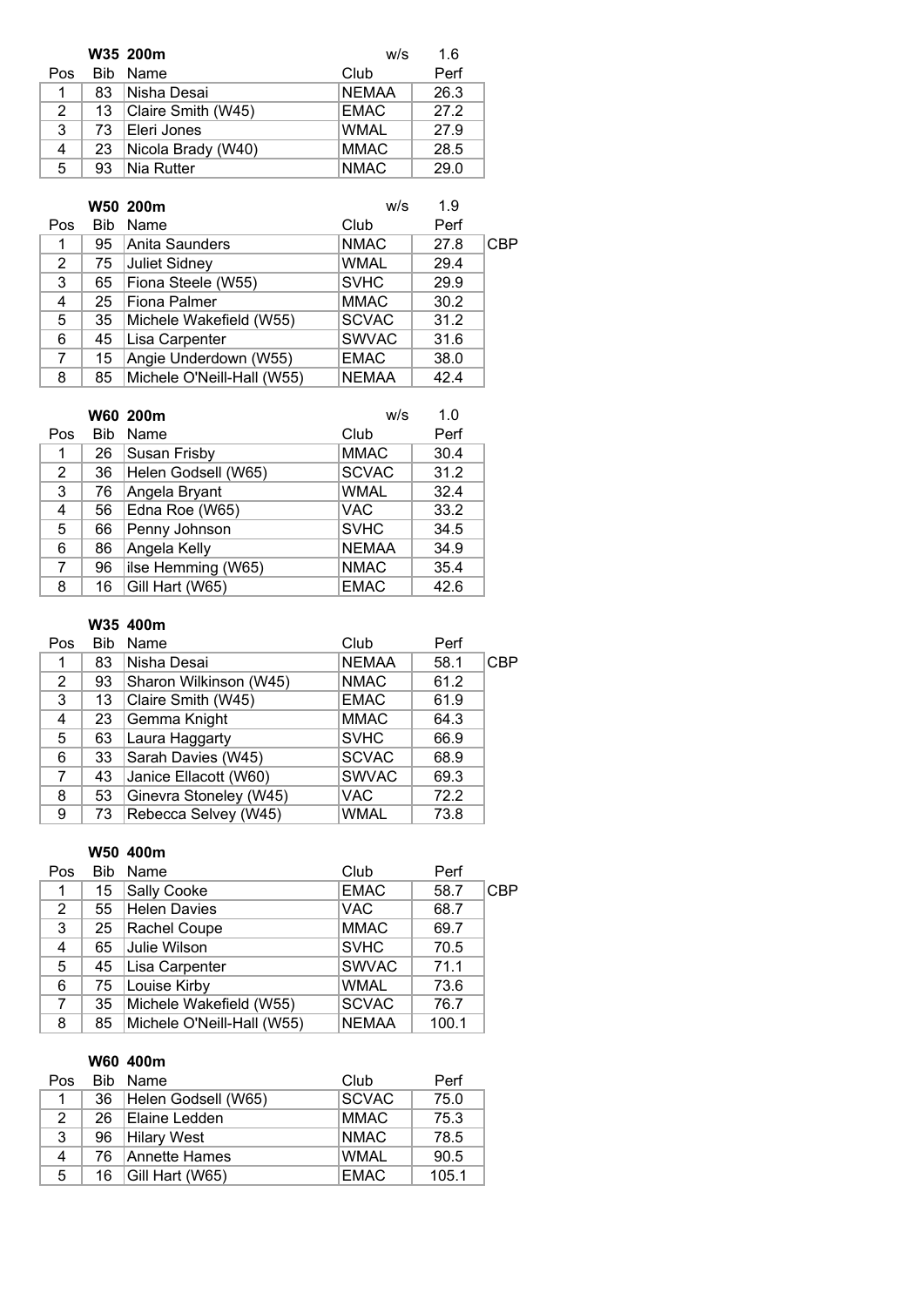|     |            | W35 800m                   |              |        |
|-----|------------|----------------------------|--------------|--------|
| Pos | <b>Bib</b> | Name                       | Club         | Perf   |
| 1   | 63         | Charlene Manley            | <b>SVHC</b>  | 2:21.2 |
| 2   | 13         | Karen Cudby (W45)          | <b>EMAC</b>  | 2:22.4 |
| 3   | 33         | Ana Ramos-Villaverde (W45) | <b>SCVAC</b> | 2:34.4 |
| 4   | 53         | Rachel Berry (W45)         | <b>VAC</b>   | 2:39.3 |
| 5   | 73         | Joanne Donnelly (W45)      | <b>WMAL</b>  | 2:40.7 |
| 6   | 93         | Sharon Wilkinson (W45)     | <b>NMAC</b>  | 2:47.3 |
| 7   | 23         | Carolyn Derbyshire (W40)   | <b>MMAC</b>  | 3:11.4 |

### **W50 800m**

| Pos | <b>Bib</b> | Name                       | Club         | Perf   |
|-----|------------|----------------------------|--------------|--------|
| 1   | 25         | Rachel Coupe               | <b>MMAC</b>  | 2:39.4 |
| 2   | 55         | Helen Davies               | VAC.         | 2:40.9 |
| 3   | 65         | Yvonne Crilly (W55)        | <b>SVHC</b>  | 2:42.0 |
| 4   | 95         | Cathy Flitcroft (W55)      | <b>NMAC</b>  | 2:48.7 |
| 5   | 75         | Jenny Phillips (W55)       | <b>WMAL</b>  | 2:53.6 |
| 6   | 35         | Jeanette Ashton (W60)      | <b>SCVAC</b> | 3:15.5 |
| 7   | 85         | Michele O'Neill-Hall (W55) | <b>NEMAA</b> | 3:36.3 |
| 8   | 15         | Elizabeth Blakie (W60)     | <b>EMAC</b>  | 3:55.6 |

# **W60 800m**

| Pos          |    | Bib Name           | Club         | Perf   |
|--------------|----|--------------------|--------------|--------|
| 1.           | 36 | <b>Jane Fabes</b>  | <b>SCVAC</b> | 3:01.2 |
| $\mathbf{2}$ | 46 | Marilyn Blair      | <b>SWVAC</b> | 3:11.4 |
| 3            | 56 | Anna Garnier (W65) | <b>VAC</b>   | 3:12.0 |
| 4            |    | 26 Linda New       | <b>MMAC</b>  | 3:12.6 |
| 5            | 96 | <b>Hilary West</b> | <b>NMAC</b>  | 3:13.1 |
| 6            | 16 | Jane Ashby (W70)   | <b>EMAC</b>  | 3:54.4 |

### **W70 800m**

| Pos.          |    | Bib Name        | Club          | Perf   |
|---------------|----|-----------------|---------------|--------|
|               | 67 | Jeanette Craig  | <b>SVHC</b>   | 3:22.5 |
| $\mathcal{P}$ |    | 47 Anne Dockery | <b>ISWVAC</b> | 3:34.6 |
| 3             | 87 | Janette Kilgour | <b>NEMAA</b>  | 4:24.3 |

#### **W35 1500m**

| Pos            | <b>Bib</b> | Name                  | Club         | Perf   |
|----------------|------------|-----------------------|--------------|--------|
| 1              | 83         | Alexis Dodd           | <b>NEMAA</b> | 4:55.2 |
| 2              | 23         | Lucy Wallace          | <b>MMAC</b>  | 4:55.9 |
| 3              | 63         | Laura Haggarty        | <b>SVHC</b>  | 5:06.1 |
| 4              | 33         | Sarah Davies (W45)    | <b>SCVAC</b> | 5:10.8 |
| 5              | 53         | Rachel Berry (W45)    | <b>VAC</b>   | 5:21.7 |
| 6              | 73         | Joanne Donnelly (W45) | <b>WMAL</b>  | 5:24.2 |
| $\overline{7}$ | 93         | Carol Holt (W40)      | <b>NMAC</b>  | 6:33.8 |

#### **W50 1500m**

| Pos | <b>Bib</b> | Name                       | Club         | Perf   |
|-----|------------|----------------------------|--------------|--------|
| 1   | 25         | <b>Mandy Vernon</b>        | <b>MMAC</b>  | 5:23.4 |
| 2   | 65         | Yvonne Crilly (W55)        | <b>SVHC</b>  | 5:39.2 |
| 3   | 95         | Cathy Flitcroft (W55)      | <b>NMAC</b>  | 5:39.7 |
| 4   | 75         | Jenny Phillips (W55)       | <b>WMAL</b>  | 5:58.2 |
| 5   | 35         | Caroline Wood (W55)        | <b>SCVAC</b> | 6:03.9 |
| 6   | 15         | Yvonne Scarrott            | <b>EMAC</b>  | 6:09.3 |
| 7   | 55         | Catkin Shelley (W55)       | <b>VAC</b>   | 6:19.6 |
| 8   | 85         | Michele O'Neill-Hall (W55) | <b>NEMAA</b> | 6:58.8 |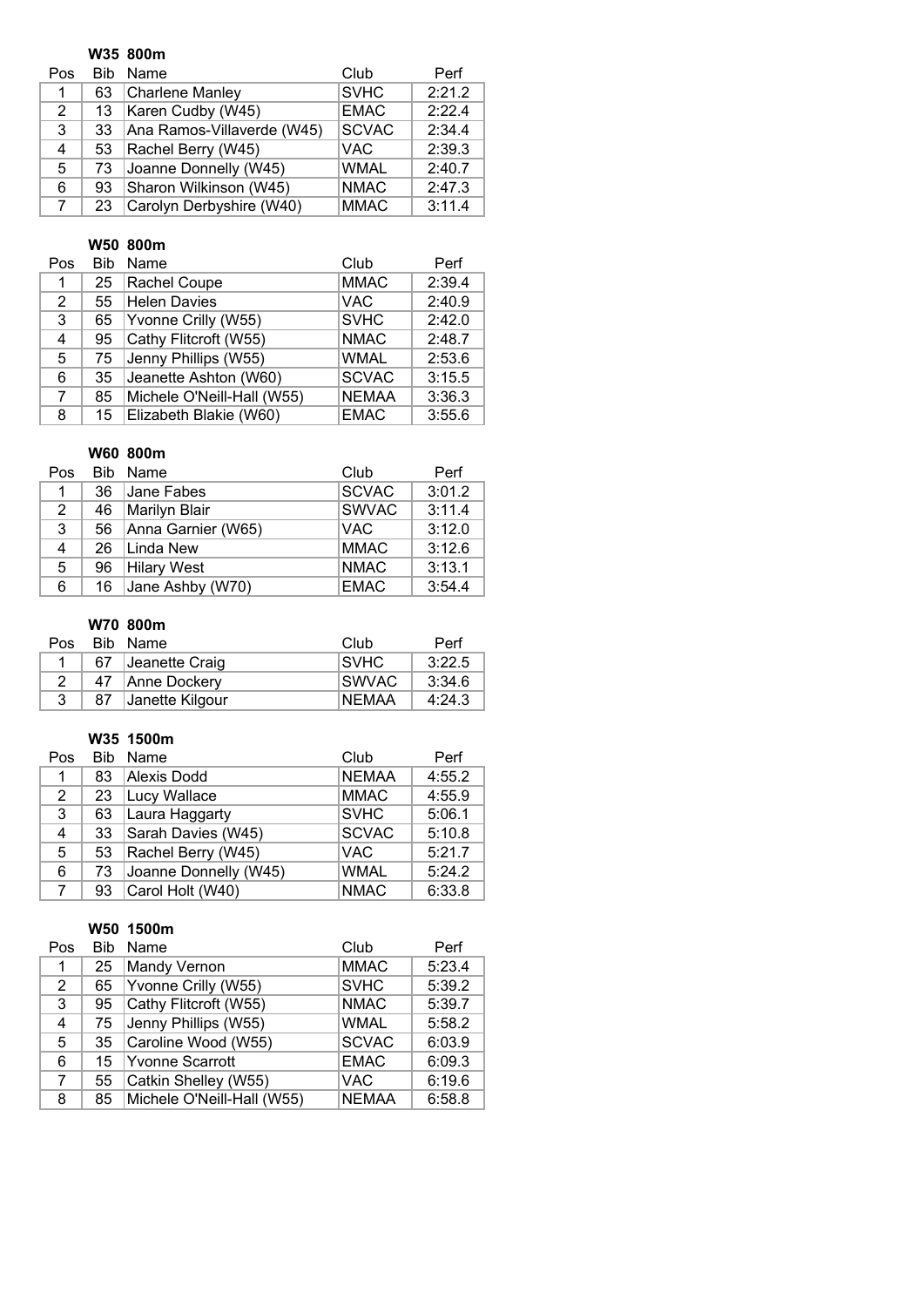#### **W60 1500m**

| Pos                  | Bib. | Name             | Club         | Perf   |
|----------------------|------|------------------|--------------|--------|
|                      | 36   | Jane Fabes       | <b>SCVAC</b> | 6:05.9 |
| $\mathbf{2}^{\circ}$ | 46   | Marilyn Blair    | <b>SWVAC</b> | 6:17.8 |
| 3                    | 26   | Kathryn Morton   | <b>MMAC</b>  | 6:19.3 |
| 4                    |      | 76 Annette Hames | <b>WMAL</b>  | 6:30.5 |
| 5.                   | 16   | Jane Ashby (W70) | <b>EMAC</b>  | 7:19.5 |
| 6                    | 56   | Annie Ross (W65) | <b>VAC</b>   | 7:38.5 |

### **W35 3000m**

| Pos            | <b>Rib</b> | Name                         | Club         | Perf    |
|----------------|------------|------------------------------|--------------|---------|
| 1              | 23         | Victoria Mackay              | <b>MMAC</b>  | 10:39.5 |
| $\overline{2}$ | 13         | Alice Heather-Hayes (W45)    | <b>EMAC</b>  | 11:04.9 |
| 3              | 53         | Ginevra Stoneley (W45)       | <b>VAC</b>   | 11:16.4 |
| 4              | 63         | Jacqueline Etherington (W40) | <b>SVHC</b>  | 11:46.0 |
| 5              | 33         | Sarah Davies (W45)           | <b>SCVAC</b> | 11:53.5 |
| 6              | 73         | Julie Chamberlain            | <b>WMAL</b>  | 12:06.8 |
|                | 93         | Carol Holt (W40)             | <b>NMAC</b>  | 15:08.2 |

### **W50 3000m**

| Pos | Bib. | Name                       | Club         | Perf    |
|-----|------|----------------------------|--------------|---------|
| 1.  | 25   | Clare Jolliffe             | <b>MMAC</b>  | 11:35.4 |
| 2   | 65   | Julie Wilson               | <b>SVHC</b>  | 11:48.1 |
| 3   | 35   | Caroline Wood (W55)        | <b>SCVAC</b> | 13:16.1 |
| 4   |      | 55 Catkin Shelley (W55)    | <b>VAC</b>   | 13:35.9 |
| 5.  | 95   | Jennifer Ransome (W55)     | <b>NMAC</b>  | 14:05.0 |
| 6   | 85   | Michele O'Neill-Hall (W55) | <b>NEMAA</b> | 15:03.0 |

### **W35 2000m Walk**

| Pos |    | Bib Name                 | Club        | Perf    |
|-----|----|--------------------------|-------------|---------|
|     | 13 | Melanie Peddle (W50)     | <b>EMAC</b> | 10:26.1 |
| 2   | 23 | Carolyn Derbyshire (W40) | <b>MMAC</b> | 10:34.3 |
| 3   | 53 | Emma Dyos (W45)          | <b>VAC</b>  | 10:58.6 |
| 4   | 73 | Dash Newington           | <b>WMAL</b> | 14:20.6 |
| 5   | 63 | Kim Forbes (W60)         | <b>SVHC</b> | 14:48.6 |

#### **W50 2000m Walk**

| Pos |    | Bib Name<br>Club           |              | Perf    |
|-----|----|----------------------------|--------------|---------|
|     |    | 25   Wendy Kane            | <b>MMAC</b>  | 12:06.6 |
| 2   | 85 | Michele O'Neill-Hall (W55) | <b>NEMAA</b> | 13:25.0 |
| 3   | 15 | Elizabeth Blakie (W60)     | EMAC         | 14:01.9 |
| 4   | 65 | Emma Dawson                | <b>SVHC</b>  | 15:15.4 |

|     |    | W35 80m Hurdles      | w/s         | ٠    |
|-----|----|----------------------|-------------|------|
| Pos |    | Bib Name             | Club        | Perf |
|     | 93 | Nia Rutter           | <b>NMAC</b> | 13.0 |
| 2   | 23 | Paula Williams (W45) | <b>MMAC</b> | 13.1 |
| 3   | 73 | Dash Newington       | <b>WMAL</b> | 16.3 |

|               | W50 80m Hurdles            | W/S         | $\overline{\phantom{a}}$ |
|---------------|----------------------------|-------------|--------------------------|
| Pos           | Bib Name                   | Club        | Perf                     |
|               | 25   Melanie Garland (W55) | <b>MMAC</b> | 17.3                     |
| $\mathcal{P}$ | 75 Jan Timberlake (W55)    | <b>WMAL</b> | 17.7                     |
| 3             | 65 Pamela Murray           | <b>SVHC</b> | 18.0                     |

### **W35 4x100m Relay**

| Pos | Bib | Name                                                                                  | Club         | Perf |
|-----|-----|---------------------------------------------------------------------------------------|--------------|------|
|     | 93  | Nia Rutter, Carol Holt (W40), Sharon Wilkinson (W45), Anita Saunders (W50)            | <b>NMAC</b>  | 53.3 |
| 2   | 23  | Janelle Quinn (W45), Gemma Knight, Nicola Brady, Paula Williams (W45)                 | <b>IMMAC</b> | 54.4 |
| 3   | 63  | Laura Haggarty, Charlene Manley, Linzie Marsh (W45), Gillian Cooke                    | ISVHC.       | 55.5 |
|     | 73  | Eleri Jones, Juliet Sidney (W50), Rebecca Selvey (W45), Dash Newington                | WMAL         | 58.6 |
| 5.  | 13  | Sarah Mcgrath (W45), Claire Smith (W45), Karen Cudby (W45), Alice Heather-Hayes (W45) | <b>EMAC</b>  | 59.1 |
| 6   | 53  | Helen Davies (W50), Ginevra Stoneley (W45), Rachel Berry (W45), Edna Roe (W65)        | IVAC.        | 63.3 |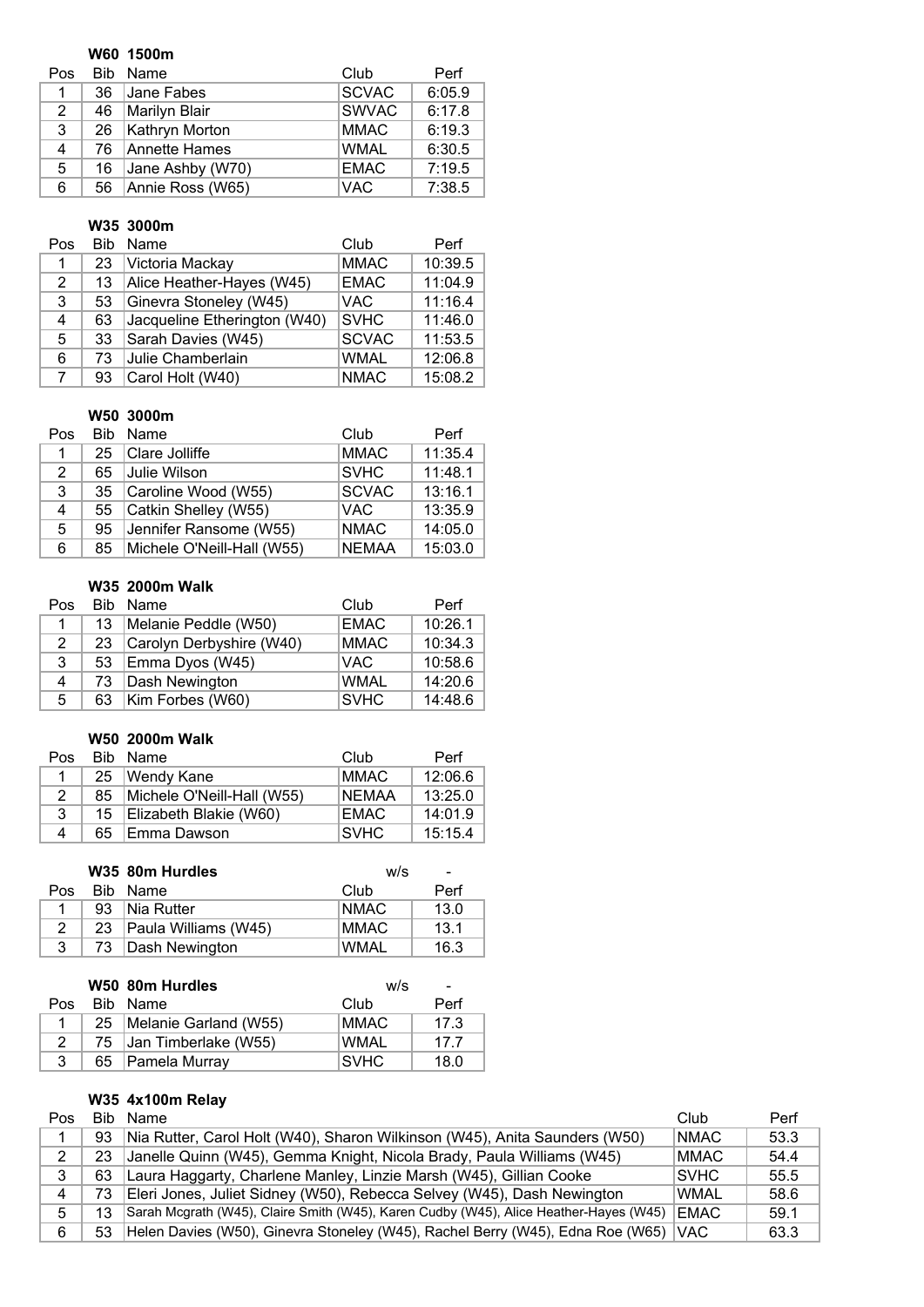### **W50 4x100m Relay**

| <b>Pos</b> |     | Bib Name                                                                     | Club         | Perf |
|------------|-----|------------------------------------------------------------------------------|--------------|------|
|            | 25  | Melanie Garland (W55), Clare Jolliffe, Joanne Willoughby (W55), Fiona Palmer | <b>IMMAC</b> | 60.6 |
|            |     | 65   Pamela Murray, Julie Wilson, Emma Dawson, Fiona Steele (W55)            | <b>ISVHC</b> | 62.2 |
|            | 75. | Louise Kirby, Jan Timberlake (W55), Lisa Franklin, Angela Bryant (W60)       | WMAL         | 63.6 |
|            |     | 15 Angie Underdown (W55), Yvonne Scarrott, Jane Ashby (W70), Carey Hollick   | EMAC         | 79.2 |

# **W60 4x100m Relay**

| Pos |    | Bib Name                                                                    | Club         | Perf |
|-----|----|-----------------------------------------------------------------------------|--------------|------|
|     | 36 | Moira West (W70), Teresa Eades, Jane Fabes, Helen Godsell (W65)             | <b>SCVAC</b> | 64.0 |
| 2   |    | 26   Sally Hine (W70), Vivienne Kirkland (W70), Elaine Ledden, Susan Frisby | <b>MMAC</b>  | 69.7 |
| 3   |    | 96 Ilse Hemming (W65), Caroline Marler (W70), Hilary West, Hazel Barker     | <b>NMAC</b>  | 71.0 |
|     | 16 | Denise Timmis, Gill Hart (W65), Penny Butcher, Elizabeth Blakie             | EMAC         | 71.0 |

### **W35 High Jump**

| Pos            |    | Bib Name                | Club              | Perf |                                                                      |
|----------------|----|-------------------------|-------------------|------|----------------------------------------------------------------------|
|                |    | 93 Nia Rutter           | NMAC              | 1.50 | 1.20o, 1.25-, 1.30o, 1.35o, 1.40xxo, 1.43o, 1.46xo, 1.50xxo          |
| $\mathbf{2}$   |    | 73 Dash Newington       | <b>WMAL</b>       | 1.40 | $1.10$ o, 1.13-, 1.15-, 1.20o, 1.25o, 1.30o, 1.35o, 1.40xxo, 1.43xxx |
|                |    | 63   Linzie Marsh (W45) | SVHC              | 1.35 | 1.20o,1.25-,1.30o,1.35xo,1.40xxx                                     |
| $\overline{4}$ |    | 23 Janelle Quinn (W45)  | MMAC <sup>1</sup> | 1.30 | $ 1.15$ o, $1.20$ -, $1.25$ o, $1.30$ o, $1.35$ xxx                  |
| $\overline{4}$ | 13 | Nikki Wilby             | EMAC              | 1.30 | $ 1.15$ o, $1.20$ o, $1.25$ o, $1.30$ o, $1.35$ r                    |

### **W50 High Jump**

| <b>Pos</b> |     | <b>Name</b>                 | Club         | <b>Perf</b> |                                               |
|------------|-----|-----------------------------|--------------|-------------|-----------------------------------------------|
|            | 25  | Melanie Garland (W55)       | <b>MMAC</b>  | 1.30        | 1.20o,1.25o,1.30o,1.35xxx                     |
|            | 65  | Alison Murray               | <b>SVHC</b>  | 1.30        | $1.10$ o, 1.15o, 1.20o, 1.25o, 1.30o, 1.35xxx |
| 3          | 75. | <b>Jan Timberlake (W55)</b> | <b>WMAL</b>  | 1.15        | $1.10$ o, 1.15xo, 1.20xxx                     |
| 4          | 35. | Jeanette Ashton (W60)       | <b>SCVAC</b> | 1.10        | $1.00$ o, 1.05o, 1.10o, 1.15xxx               |

# **W60 High Jump**

| Pos |    | <b>Name</b>          | Club         | <b>Perf</b> |                                      |
|-----|----|----------------------|--------------|-------------|--------------------------------------|
| 1   | 26 | Susan Frisby         | <b>MMAC</b>  | 1.30        | 1.15o,1.20o,1.25o,1.30o,1.35xxx      |
| 2   | 36 | Teresa Eades         | <b>SCVAC</b> | 1.25        | 1.10o,1.15o,1.20o,1.25xo,1.30xxx     |
| 3   | 16 | Penny Butcher        | <b>EMAC</b>  | 1.15        | 1.15xo, 1.20xxx                      |
| 4   | 96 | ilse Hemming (W65)   | <b>NMAC</b>  | 1.10        | 0.95o, 1.00o, 1.05xo, 1.10o, 1.13xxx |
| 5   | 56 | Anna Garnier (W65)   | VAC.         | 1.00        | $0.95$ o, 1.00o, 1.05r               |
| 6   | 76 | Nicky Buckwell (W65) | <b>WMAL</b>  | 1.00        | 0.95o, 1.00xo, 1.05xxx               |
|     | 46 | Marilyn Blair        | <b>SWVAC</b> | nm          | $0.95$ $xxx$                         |

#### **W35 Pole Vault**

| Pos |    | Bib Name             | Club         | Perf |                                                                        |
|-----|----|----------------------|--------------|------|------------------------------------------------------------------------|
|     | 13 | Jemma Eastwood (W40) | <b>EMAC</b>  | 3.00 | $ 2.60$ o, $2.70$ -, $2.80$ o, $3.00$ o, $3.20$ xxx                    |
| ົ   | 63 | ∣Gillian Cooke       | <b>SVHC</b>  | 2.60 | $2.20$ o, $2.30$ -, $2.40$ o, $2.50$ -, $2.60$ xo, $2.70$ -, $2.80$ xx |
| 3   | 33 | Louise Kelly (W45)   | <b>SCVAC</b> | 2.40 | 2.00o, 2.10-, 2.20o, 2.30-, 2.40xxo, 2.50xxx                           |
| 4   | 73 | Dash Newington       | <b>WMAL</b>  | 2.20 | 1.60o, 1.70-, 1.80-, 1.90-, 2.00o, 2.10-, 2.20o, 2.30xxx               |
| 5   | 23 | Helen Watson (W45)   | <b>MMAC</b>  | 2.00 | 1.70o,1.80o,1.90o,2.00o,2.10xxx                                        |

## **W50 Pole Vault**

| Pos. | Bib Name                   | Club         | Perf |                                          |
|------|----------------------------|--------------|------|------------------------------------------|
|      | 65 Alison Murray           | <b>SVHC</b>  | 2.60 |                                          |
|      | 35   Susan Yeomans (W65)   | <b>SCVAC</b> | 2.30 | $ 2.00$ o.2.10-.2.20xo.2.30xo.2.40xxx    |
|      | 25 $\vert$ Ruth Bird (W55) | <b>MMAC</b>  | 1.70 | $1.30xo, 1.50o, 1.60xxo, 1.70o, 1.80xxx$ |

# **W35 Long Jump**

| Pos |    | Bib Name            | Club        | Perf | w/s                                                    |
|-----|----|---------------------|-------------|------|--------------------------------------------------------|
|     | 53 | Cara Maker (W40)    | VAC.        | 5.30 | 2.4 4.89, 0.0; 4.92, 0.9; 5.29, 2.9; 5.30, 2.4         |
| 2   | 93 | Lynsie Whyke (W40)  | <b>NMAC</b> | 4.85 | 0.0 $x$ ; 4.85,0.0; $x$ ; $x$ , 3.0                    |
| 3   | 73 | Dash Newington      | <b>WMAL</b> | 4.65 | 0.0 4.25, -; 4.55, 1.2; x; 4.65, 0.0                   |
| 4   | 63 | Gillian Cooke       | <b>SVHC</b> | 4.63 | 0.0 $x$ ; 4.63,0.0; x; x,-                             |
| 5   | 23 | Janelle Quinn (W45) | <b>MMAC</b> | 4.15 | 1.4 $4.10, \frac{1}{2}$ , 4.15, 1.4; 3.98, 1.6; x, 0.8 |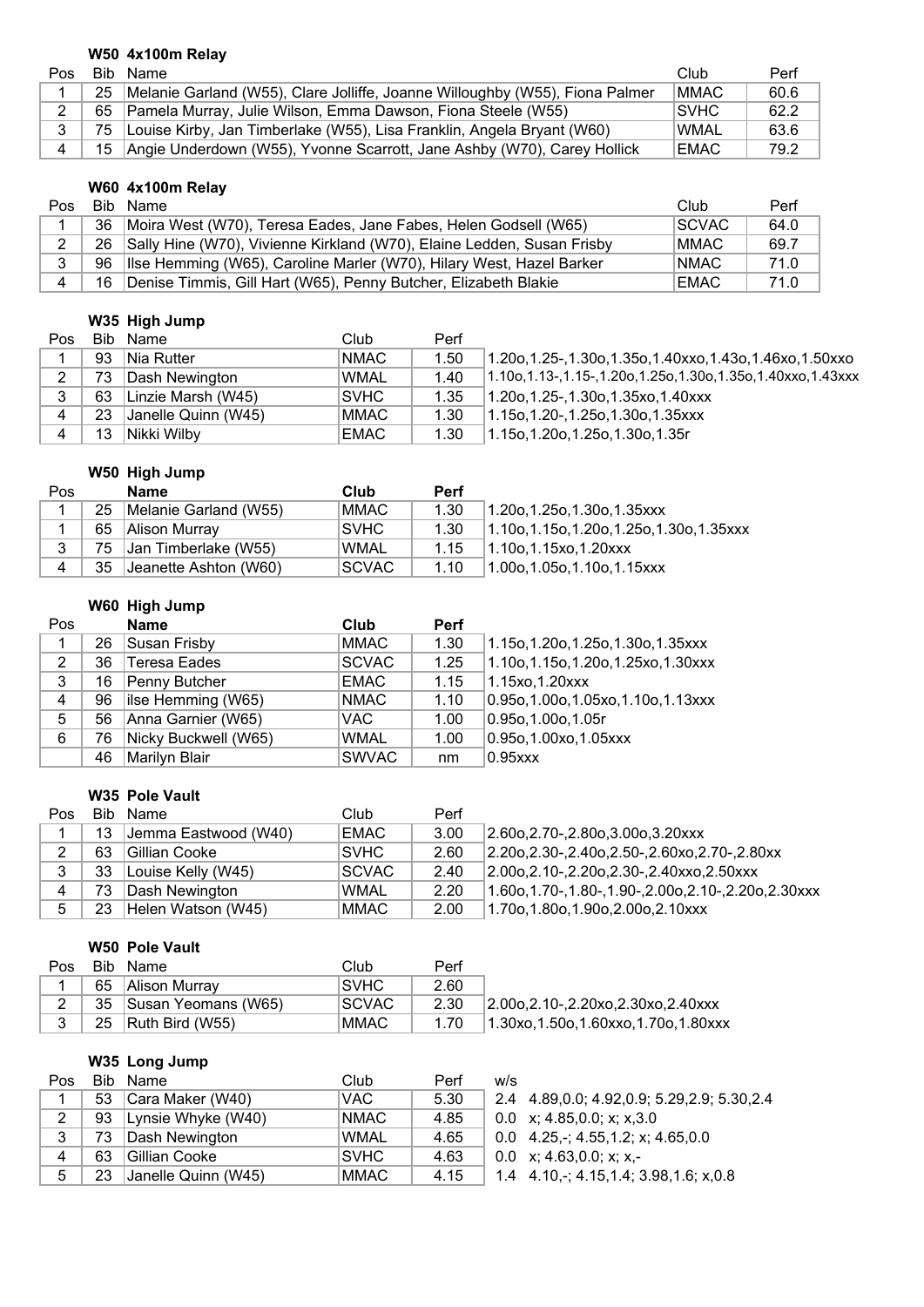#### **W50 Long Jump**

| Pos         |    | Bib Name                | Club         | Perf | W/S |
|-------------|----|-------------------------|--------------|------|-----|
|             | 25 | Joanne Willoughby (W55) | <b>MMAC</b>  | 4.71 | 2.7 |
| $2^{\circ}$ | 95 | Anita Saunders          | <b>NMAC</b>  | 4.44 | 1.9 |
| 3           | 75 | Jan Timberlake          | <b>WMAL</b>  | 3.87 | 2.8 |
| 4           | 35 | Susan Yeomans (W65)     | <b>SCVAC</b> | 3.23 | 1.4 |
| 5           | 65 | Emma Dawson             | <b>SVHC</b>  | 2.91 | 3.5 |
| 6.          | 15 | Angie Underdown (W55)   | <b>EMAC</b>  | 2.43 |     |

2.7 4.65,1.5; 4.70,-1.2; 4.71,2.7; 4.70,1.2

- $1.9$   $3.95,3.5$ ;  $4.44,1.9$ ;  $-$ ;  $-$ ,-
- 2.8 3.79,0.8; 3.77,0.0; 3.87,2.8; 3.83,1.9
- 1.4 3.23,1.4; 3.18,2.8; 2.81,1.7; x,2.6
- 3.5 2.69,1.5; 2.72,-0.5; 1.66,-; 2.91,3.5  $-$ ;  $-$ ;  $-$ ; 2.43,-

#### **W60 Long Jump**

| Pos |     | Bib Name                     | Club         | Perf | w/s                                                               |
|-----|-----|------------------------------|--------------|------|-------------------------------------------------------------------|
|     |     | 36 Teresa Eades              | <b>SCVAC</b> | 4.04 | $3.98 - 3.95 - 3.95 - 3.95$                                       |
| 2   |     | 96 <b>lise Hemming (W65)</b> | <b>NMAC</b>  | 4.00 | $-3.38, -3.49, -3.40, -3.155, -$                                  |
| 3   | 76. | Clare St John-Coleman        | <b>WMAL</b>  | 3.86 | $-3.83, -3.85, -3.86, -3.81, -$                                   |
| 4   | 16  | Denise Timmis                | <b>EMAC</b>  | 3.86 | $-3.79 - 3.86 - 3.74 - 3.73$                                      |
| 5   |     | 26 Susan Frisby              | MMAC         | 3.74 | $-3.56 - 3.74 - - -$                                              |
| 6   |     | 66 Penny Johnson             | <b>SVHC</b>  | 2.97 | $-2.97 - r$                                                       |
|     | 46  | Marilyn Blair                | <b>SWVAC</b> | 2.90 | $-2.90, \frac{1}{2}$ ; 2.70, $\frac{1}{2}$ ; x; $\frac{1}{2}$ , - |

### **W70 Long Jump**

| Pos.           |    | Bib Name             | Club        | Perf | w/s                                                                                                                                                                                                                                                                                                                      |
|----------------|----|----------------------|-------------|------|--------------------------------------------------------------------------------------------------------------------------------------------------------------------------------------------------------------------------------------------------------------------------------------------------------------------------|
|                | 37 | Moira West           | SCVAC       | 3.35 | - CBP x; x; 3.35,-; x,-                                                                                                                                                                                                                                                                                                  |
| 2              |    | 97 Caroline Marler   | <b>NMAC</b> | 3.27 | - $x$ ; 3.27,-; 2.83,-; 3.27,-                                                                                                                                                                                                                                                                                           |
|                | 27 | Sally Hine           | MMAC        | 3.16 | $-2.99, \frac{1}{2}3.03, \frac{1}{2}2.98, \frac{1}{2}3.16, \frac{1}{2}3.03, \frac{1}{2}3.03, \frac{1}{2}3.03, \frac{1}{2}3.03, \frac{1}{2}3.03, \frac{1}{2}3.03, \frac{1}{2}3.03, \frac{1}{2}3.03, \frac{1}{2}3.03, \frac{1}{2}3.03, \frac{1}{2}3.03, \frac{1}{2}3.03, \frac{1}{2}3.03, \frac{1}{2}3.03, \frac{1}{2}3.0$ |
| $\overline{4}$ | 17 | Patricia Oakes (W75) | EMAC        | 2.14 | $-1.93, \frac{1}{2}.01, \frac{1}{2}.14, \frac{1}{2}.07, \frac{1}{2}.$                                                                                                                                                                                                                                                    |

### **W35 Triple Jump**

| Pos            |     | Bib Name                | Club        | Perf  | w/s                                                |
|----------------|-----|-------------------------|-------------|-------|----------------------------------------------------|
|                |     | 93 Lynsie Whyke (W40)   | NMAC        | 10.43 | - x; $10.26$ , $-$ ; $10.43$ , $-$ ; $10.42$ , $-$ |
| $\overline{2}$ | 53  | Cara Maker (W40)        | VAC.        | 9.97  | $-$ 9.80, -; 9.47, -; 9.97, -; 9.73, -             |
| 3              |     | 23 Paula Williams (W45) | IMMAC:      | 9.49  | $-$ 9.26 - 9.49 - - - - -                          |
|                | 73. | Dash Newington          | <b>WMAL</b> | 9.06  | $ -$ ; 9.06, -; 8.58, -; 8.71, -                   |

#### **W50 Triple Jump**

|  | Pos Bib Name               | Club        | Perf  | w/s |                                  |
|--|----------------------------|-------------|-------|-----|----------------------------------|
|  | 25 Joanne Willoughby (W55) | <b>MMAC</b> | 10.42 |     | - CBP x; $10.42 - (-,-)$         |
|  | 75 IJan Timberlake         | WMAL        | 7.47  |     | $-7.47 - r$                      |
|  | 15 Elizabeth Blakie (W60)  | EMAC        | 5.53  |     | $ -$ ; 5.14, -; 5.53, -; 5.44, - |

### **W35 Shot**

| Pos          |    | Bib Name               | Club         | Perf  |                            |
|--------------|----|------------------------|--------------|-------|----------------------------|
| $\mathbf{1}$ | 23 | Paula Williams (W45)   | <b>MMAC</b>  | 10.88 | 10.88; 10.50; 10.00; 10.40 |
| 2            | 63 | Claire Reid (W45)      | <b>SVHC</b>  | 9.00  | 8.58; 9.00; 8.19; 8.98     |
| 3            | 13 | Sarah Mcgrath (W45)    | <b>EMAC</b>  | 8.51  | 7.56; 8.12; 8.40; 8.51     |
| 4            | 33 | Louise Kelly (W45)     | <b>SCVAC</b> | 8.48  | 8.47; 8.01; 8.32; 8.48     |
| 5            | 73 | Catherine Alford (W45) | <b>WMAL</b>  | 8.31  | 8.02; 7.88; 8.29; 8.31     |
| 6            | 93 | Bethan Lishman         | <b>NMAC</b>  | 7.39  | 7.26; x; 7.39; 6.70        |
| 7            | 53 | Natalie Mann           | VAC.         | 7.13  | 6.75; 6.73; 7.13; 6.35     |

### **W50 Shot**

| Pos | Bib | <b>Name</b>             | Club         | Perf  |                        |
|-----|-----|-------------------------|--------------|-------|------------------------|
|     | 25  | Carol Parker            | <b>MMAC</b>  | 10.87 | x; 10.82; 10.87; 10.84 |
| 2   | 75  | Amanda Broadhurst       | <b>WMAL</b>  | 9.81  | x; 9.63; 9.39; 9.81    |
| 3   | 15  | Sue Lawrence            | <b>EMAC</b>  | 9.74  | 8.27; 9.35; 9.74; 9.17 |
| 4   | 65  | Claire Cameron (W60)    | <b>SVHC</b>  | 8.93  | 8.72; 8.93; 8.75; x    |
| 5   | 95  | Julie Wilson (W55)      | <b>NMAC</b>  | 8.44  | 8.44; 8.07; 7.78; 8.18 |
| 6   |     | 45 Valerie Bovell (W70) | <b>SWVAC</b> | 6.70  | 6.70; 6.44; x; 6.48    |
| 7   | 35  | Jeanette Ashton (W60)   | <b>SCVAC</b> | 6.37  | 5.24; 5.66; 6.02; 6.37 |
| 8   |     | 55 Adele Stach-Kevitz   | <b>VAC</b>   | 5.02  | 5.02; 4.88; x          |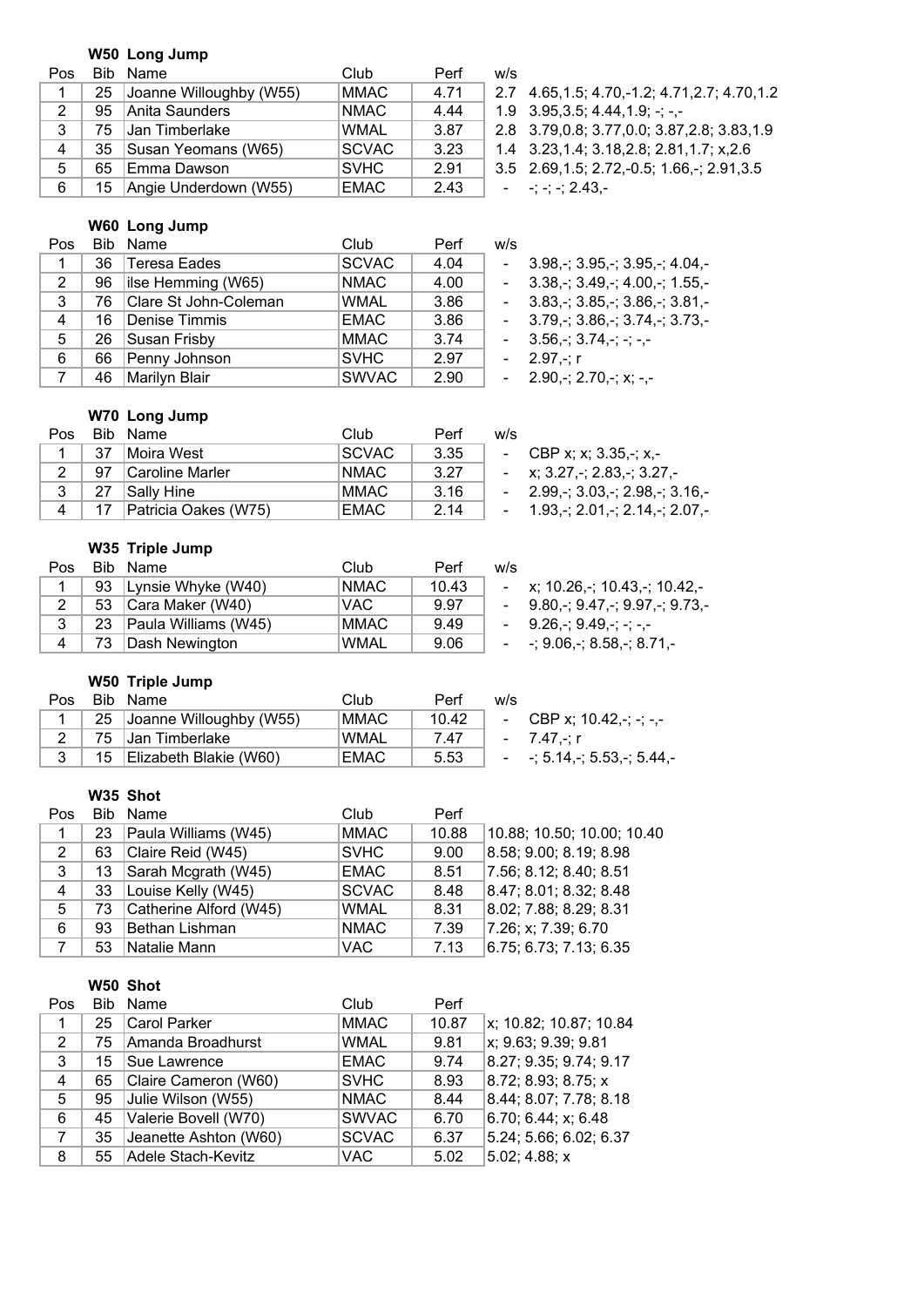|                |     | W60 Shot             |              |      |                        |
|----------------|-----|----------------------|--------------|------|------------------------|
| Pos            | Bib | Name                 | Club         | Perf |                        |
| $\mathbf 1$    | 26  | Jillian Roginski     | <b>MMAC</b>  | 8.97 | 8.97; 8.69; 8.36; 7.80 |
| 2              | 96  | Hazel Barker         | <b>NMAC</b>  | 8.28 | 8.28; 8.26; 8.08; 7.93 |
| 3              | 16  | Penny Butcher        | <b>EMAC</b>  | 7.21 | $-; 6.82; 7.21; 6.45$  |
| 4              | 56  | Anna Garnier (W65)   | <b>VAC</b>   | 6.12 | 6.12; 5.58; r          |
| 5              | 76  | Nicky Buckwell (W65) | <b>WMAL</b>  | 6.05 | 6.05; 6.05; 5.90; 5.56 |
| 6              | 66  | Penny Johnson        | <b>SVHC</b>  | 5.65 | 5.37; 5.65; r          |
| $\overline{7}$ | 36  | Teresa Eades         | <b>SCVAC</b> | 5.37 | 5.37; r                |
| 8              | 46  | Marilyn Blair        | <b>SWVAC</b> | 4.96 | 4.96; 4.69; r          |

# **W70 Shot**

| Pos |    | Bib Name             | Club         | Perf |                          |
|-----|----|----------------------|--------------|------|--------------------------|
| 1   | 97 | Caroline Marler      | <b>NMAC</b>  | 7.90 | 6.95; 7.34; 7.90; 7.55   |
| 2   | 37 | Moira West           | <b>SCVAC</b> | 5.48 | $\vert x; 5.37; 5.48; -$ |
| 3   | 27 | Sally Hine           | MMAC         | 5.30 | 5.17; 5.30; 5.19; 5.06   |
| 4   | 17 | Patricia Oakes (W75) | <b>EMAC</b>  | 5.27 | 4.92; 5.27; 5.06; 5.26   |
| 5   | 87 | Janette Kilgour      | <b>NEMAA</b> | 4.81 | 4.35; 4.81; 4.57; 4.33   |
| 6   | 47 | Anne Dockery         | <b>SWVAC</b> | 4.15 | x: 4.15: r               |
|     |    |                      |              |      |                          |

# **W35 Discus**

| Pos          |    | Bib Name               | Club         | Perf  |                            |
|--------------|----|------------------------|--------------|-------|----------------------------|
| $\mathbf{1}$ | 13 | Emma Beales (W45)      | <b>EMAC</b>  | 37.46 | x; 37.46; 36.38; 35.77     |
| 2            | 63 | Claire Reid (W45)      | <b>SVHC</b>  | 28.18 | x; 23.25; 27.78; 28.18     |
| 3            | 73 | Catherine Alford (W45) | <b>WMAL</b>  | 22.27 | x; 22.27; 21.29; x         |
| 4            | 23 | Paula Williams (W45)   | <b>MMAC</b>  | 19.04 | 18.59; 19.04; x; r         |
| 5            | 93 | Bethan Lishman         | <b>NMAC</b>  | 18.81 | 17.89; x; x; 18.81         |
| 6            | 53 | Natalie Mann           | <b>VAC</b>   | 18.63 | 14.97; 15.74; 18.63; 17.79 |
| 7            | 33 | Sarah Davies (W45)     | <b>SCVAC</b> | 18.01 | 14.64; 15.46; 18.01; x     |

### **W50 Discus**

| Pos |    | Bib Name                 | Club         | Perf  |                            |
|-----|----|--------------------------|--------------|-------|----------------------------|
| 1   |    | 25 Carol Parker          | <b>MMAC</b>  | 29.04 | 28.34; 28.96; 29.04; x     |
| 2   | 65 | Lorna Brown              | <b>SVHC</b>  | 27.61 | 26.06; 27.61; 26.73; 24.29 |
| 3   |    | 15   Sue Lawrence        | <b>EMAC</b>  | 26.79 | 26.02; 25.47; 23.01; 26.79 |
| 4   | 95 | Julie Wilson (W55)       | <b>NMAC</b>  | 25.58 | 25.13; 25.07; x; 25.58     |
| 5   | 75 | Jan Timberlake (W55)     | <b>WMAL</b>  | 22.27 | 22.27; x; 21.49; 17.28     |
| 6   | 45 | Valerie Bovell (W70)     | <b>SWVAC</b> | 17.49 | x; x; 17.49; 17.19         |
| 7   |    | 35   Susan Yeomans (W65) | <b>SCVAC</b> | 15.14 | 14.87; 15.14; x; 14.19     |

#### **W35 Hammer**

| Pos |    | Bib Name                  | Club         | Perf  |                                |
|-----|----|---------------------------|--------------|-------|--------------------------------|
| 1   | 23 | Lucy Marshall             | MMAC         | 56.66 | CBP 55.43; 54.25; 52.39; 56.66 |
| 2   | 93 | Bethan Lishman            | <b>NMAC</b>  | 37.00 | 33.16; 37.00; 35.14; 26.83     |
| 3   |    | 73 Catherine Alford (W45) | <b>WMAL</b>  | 29.52 | x; 27.49; x; 29.52             |
| 4   | 63 | Claire Reid (W45)         | <b>SVHC</b>  | 27.84 | 24.80; 27.84; 24.92; 23.83     |
| 5   | 53 | Natalie Mann              | VAC.         | 27.10 | 26.31; 26.92; 26.59; 27.10     |
| 6   | 13 | Sarah Mcgrath (W45)       | EMAC         | 24.04 | 22.18; 24.04; x; 16.32         |
|     | 33 | Louise Kelly (W45)        | <b>SCVAC</b> | 16.34 | 16.34; 15.98; x; 14.03         |

#### **W50 Hammer**

| Pos |    | Bib Name             | Club         | Perf  |                            |
|-----|----|----------------------|--------------|-------|----------------------------|
| 1   | 25 | Ruth Bird (W55)      | <b>MMAC</b>  | 37.85 | 35.60; 36.05; 37.85; 37.59 |
| 2   | 15 | Sue Lawrence         | <b>EMAC</b>  | 37.57 | 37.57; 34.45; 37.57; x     |
| 3   | 95 | Julie Wilson (W55)   | <b>NMAC</b>  | 29.22 | 29.13; 29.22; x; x         |
| 4   | 55 | Adele Stach-Kevitz   | VAC.         | 26.31 | 23.58; 23.32; 26.31; 25.34 |
| 5   | 65 | Claire Cameron (W60) | <b>SVHC</b>  | 25.17 | 23.93; 24.98; 25.17; 25.00 |
| 6   | 45 | Valerie Bovell (W70) | <b>SWVAC</b> | 21.96 | 21.96; 20.83; 21.58; x     |
| 7   | 75 | Jan Timberlake (W55) | <b>WMAL</b>  | 19.11 | x; x; 18.83; 19.11         |
| 8   | 35 | Susan Yeomans (W65)  | <b>SCVAC</b> | 17.75 | 15.20; 17.75; 16.75; 17.10 |